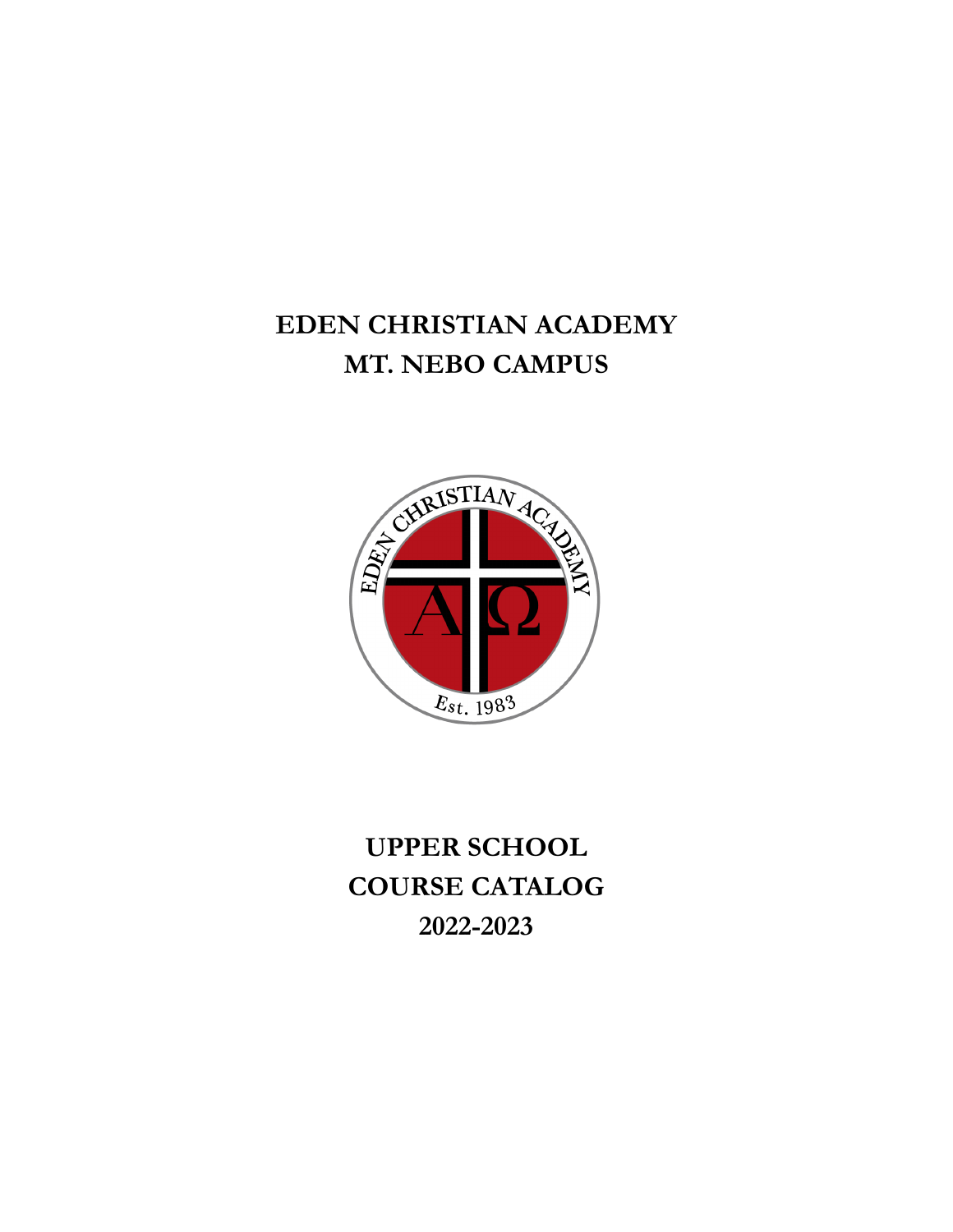## **TABLE OF CONTENTS**

| Philosophy of Education - - - - - - - - - - - - - - - - - 3   |  |
|---------------------------------------------------------------|--|
| Upper School Curriculum - - - - - - - - - - - - - - - - 4     |  |
| Course Registration Policies-------------- 4                  |  |
| Graduation Requirements-----------------4                     |  |
|                                                               |  |
|                                                               |  |
| Final Report Card Grade Calculation - - - - - - - - - - - - 8 |  |
| Transcript GPA Calculation-----------------8                  |  |
| Course Offering by Subject                                    |  |
| Language Arts - - - - - - - - - - - - - - - - - - 10          |  |
|                                                               |  |
|                                                               |  |
| Science ------------------------16                            |  |
| Foreign Language - - - - - - - - - - - - - - - - 18           |  |
|                                                               |  |
| Computers/Business/Technology - - - - - - 21                  |  |
|                                                               |  |
| Health and Physical Education - - - - - - - - 24              |  |
| Other Electives - - - - - - - - - - - - - - - - - 25          |  |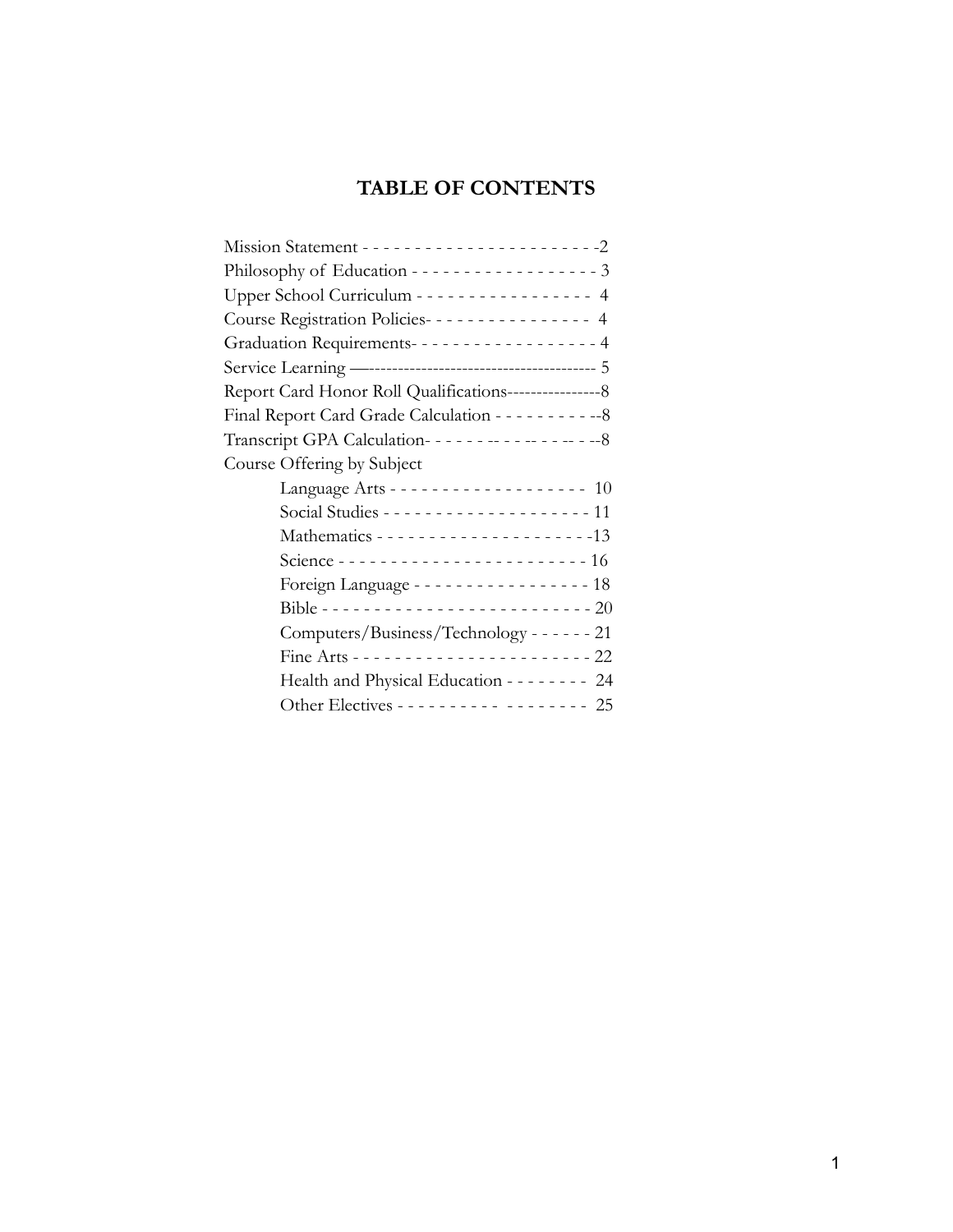#### **MISSION STATEMENT**

#### *Purpose/Mission*

#### **Eden Christian Academy is committed to providing an exceptional educational experience by engaging the mind and heart of each student to think and act with Christ-like character.**

#### *Our Core Commitments*

As we fulfill our purpose and deliver our educational mission, we are unreservedly committed to:

- *Christ-centeredness*. We recognize the Lord's sovereignty over every aspect of life. Therefore, we continuously seek His guidance and submit to His leadership as we pursue our mission, glorifying Him in all that we do. (Matthew 28:18; Colossians 3:17)
- *The Authority of God's Word*. We believe the Holy Bible to be the Spirit-inspired source of all Truth and the lens through which we are to observe and relate to the world in which we live. Therefore, the Scriptures guide and shape our thinking and practices as we provide a biblically based education for each student in the development of a Christian worldview. (John 17:17; 2 Timothy 3:16)
- *Excellence*. We believe that God is the creator and author of all that is good, beautiful, and wise. Therefore, at ECA, excellence is not simply a word; it is a commitment for which we continuously strive. Mediocrity in any endeavor is simply unacceptable. (1 Corinthians 10:31; Colossians 3:23)
- *Partnership with Parents*. We recognize the God-given responsibility of each parent to raise their children in the nurture and admonition of the Lord. Therefore, we are dedicated to being a resource for families, encouraging and facilitating the engagement of parents in the education of their children, and supporting the values espoused in the home and church. (Proverbs 22:6; Ephesians 6:4)
- *Education of the Whole Student* We believe that students are more than minds to fill and education is more than knowledge to dispense. Christian education recognizes the unique dimensions of each student as a life to shape and a spirit to nurture. Therefore, we are committed to providing a thorough and rigorous educational experience that touches each area of a student's life, including: (1 Corinthians 12:4-6)

*Spiritual Transformation*. We are committed to a desire for each student to come to a saving faith in Christ and to foster a continuously maturing relationship with Him, His Church and the Scriptures, leading to a life of personal holiness, theological clarity and selfless service. (2 Corinthians 5:17; Philippians 2:12-13)

*Intellectual Development*. We are committed to helping each student acquire the skills essential to critical thinking, discernment, problem solving and effective application of core truths to challenging life situations. (2 Corinthians 10:5; James 1:5)

*Life Preparation*. We are committed to helping each student acquire the understanding and insight necessary for success in pursuing God's calling in college, vocation, family and community life. (Jeremiah 29:11; 1 Samuel 1:27-28)

*Cultural Engagement*. We are committed to developing in each student the capacity, wisdom and willingness to engage and critique popular culture and the arts from a sound biblical foundation. (Genesis 1:28; Romans 12:2)

*Personal Relationships*. We are committed to helping our students build and sustain strong relationships with people from all walks of life, while learning to fully and joyfully participate in the dynamics of community and church life. (John 13:34; 2 Corinthians 6:14)

*Physical Vigor*. We are committed to helping students develop life-long habits of regular exercise, healthy diet and team building, with an appreciation for athletics and recreation.

(1 Corinthians 6:19; 1 Corinthians 9:24)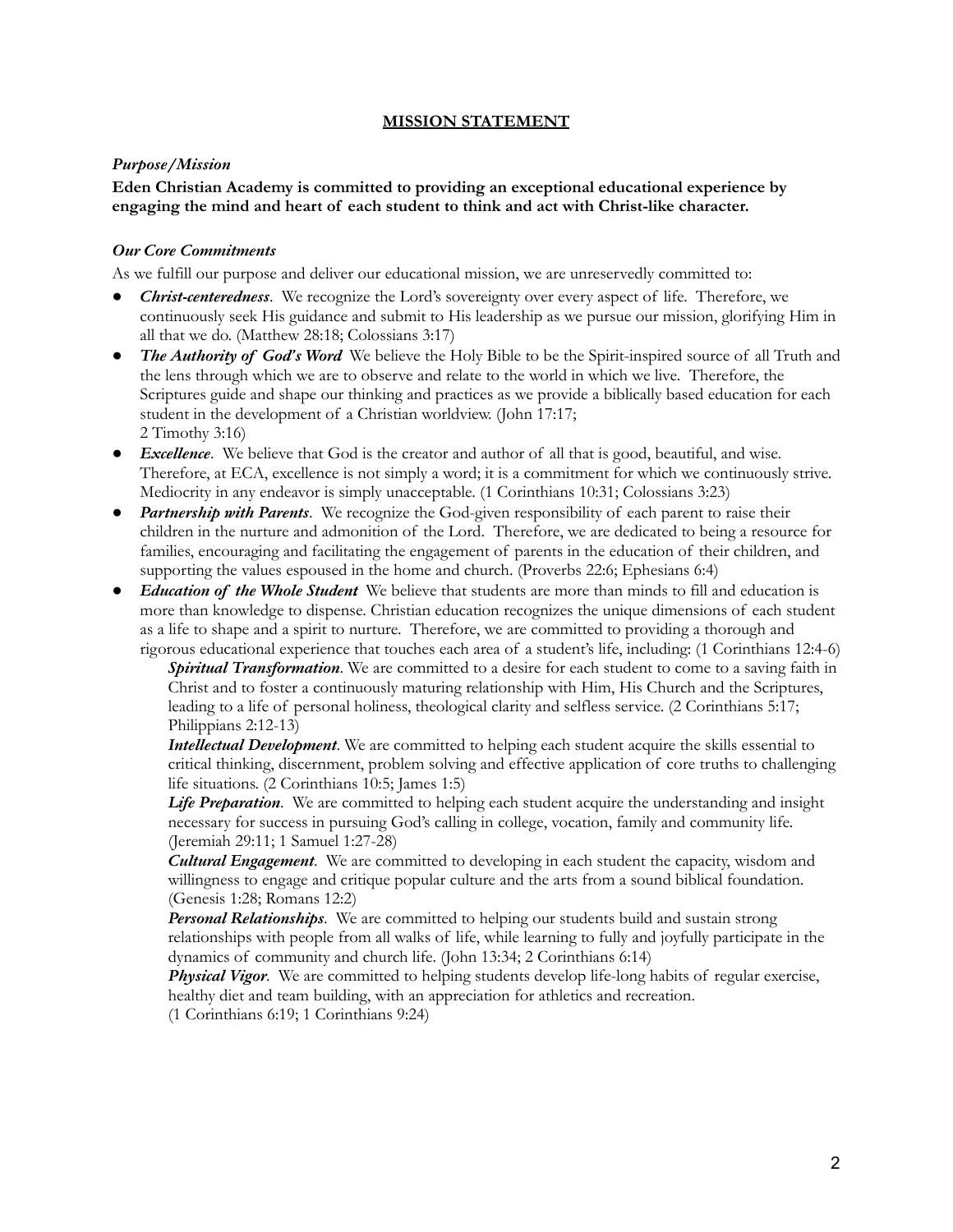#### **PHILOSOPHY OF EDUCATION**

The educational philosophy of Eden Christian Academy is based on a God-centered view of truth and man, as revealed in the Bible. Man is a product of the creative power of God. Therefore, God is at the center of the Christian view of life.

The following outline summarizes the steps to the development of the educational philosophy of Eden Christian Academy which naturally begins with God:

1.**God stands at the center of the Christian's view of the world.** We believe that God is an eternal, personal Being of absolute knowledge, power and goodness. He is ultimate Reality, the source of all reality and truth. He exists in three persons: God, the Father; God, the Son; and God, the Holy Spirit. (All truth is ascribed to the Trinity. God, the Father is the source of truth; God, the Son is the manifestation of truth; and God, the Spirit is the interpreter of truth.)

#### 2. **The highest level of self-revelation was throughHis Son Jesus.**

a. Self-revelation also comes through the Bible, God's Word, written by men inspired by the Holy Spirit.

b. God's revelation also comes through nature. Non-rational creation (all levels below man) has as its purpose to reveal the attributes of God. Rational creation (man) has as its purpose to glorify God and to do His will.

c. The Holy Spirit, present in each Christian, reveals God and guides each believer into all truth.

3.**A Christian Philosophy of Life.** Since God created and sustains all things through His Son, Jesus Christ, the universe and all life are related to God and have the purpose of revealing and glorifying Him. This is particularly true of man who was made in God's image, different from all other creations, with the unique capacity to know and respond to God personally and voluntarily. Because man is a sinner by nature, he cannot, in this condition, know or honor God in his life. He can do this only by being born again through receiving Jesus Christ as Savior and Lord, and thus be enabled to do God's will.

4.**A Christian Philosophy of Education.** The process of education is seen as a means used by the Holy Spirit to **bring the student into fellowship with God**, to **develop a Christian mind** in Him, to help the student be sensitive to direct revelation by the Spirit of God to his spirit, and to **train him in** Godly living so that he will be able to fulfill God's total purpose for his life, personally and vocationally.

a. All aspects of the educational process—objective, content, methods, principles and administration—are derived from the fact that God is central in the universe and the Source of all truth.

b. The mandate for Christian education comes from God's command that children are to be taught to love God and give Him pre-eminence in their lives and that parents are responsible for the total education and training of their children. The Christian school, along with the parents, is a partner in giving this education.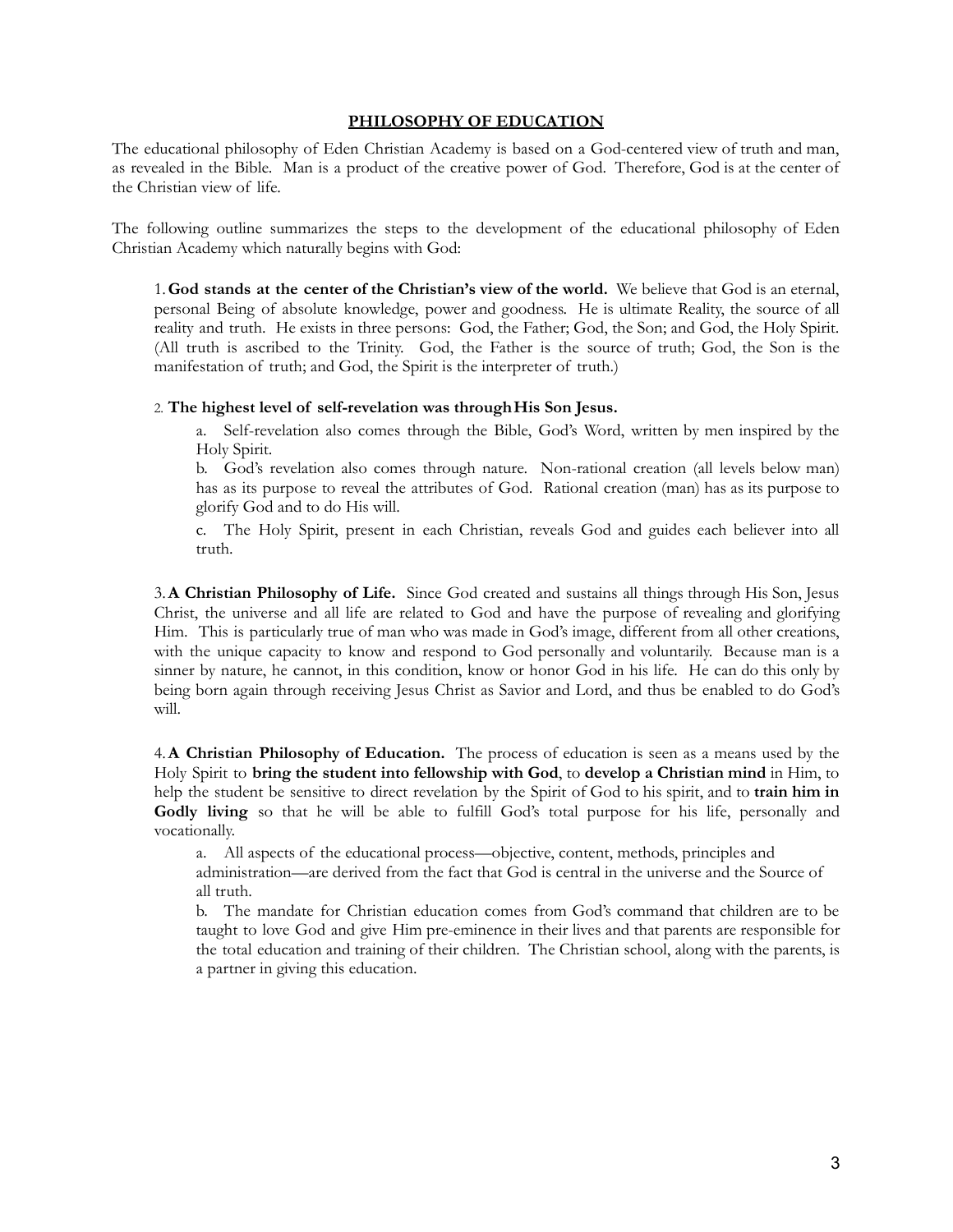#### **UPPER SCHOOL CURRICULUM**

The Upper School's multi-faceted curriculum is designed to help students grow in every area of life – spiritually, academically, physically, socially and emotionally. An individualized approach helps each student reach his/her God-given potential. The curriculum is taught from a Biblical perspective and promotes a "positive peer culture" that allows students to learn the truth. Establishing a Christian worldview based on solid Biblical perspectives, combined with rigorous academics, competitive athletics and a dynamic performing arts program, prepares students to be future leaders in our community, nation and the world.

#### **Course Registration**

Course registration forms are due into the main office by the designated deadline for that school year. At the start of the school year, there will be a three (3) week period in which students may decide to withdraw from ensemble and/or band. After the three (3) week period, students must remain in the class for the duration of the year. Students are required to take a minimum of 6 credits per year. All schedules are subject to change per teacher recommendation and availability, academic need, and student interest.

| <b>General Graduation Requirements</b> |                                                                                                                                    |                                          |  |  |  |  |
|----------------------------------------|------------------------------------------------------------------------------------------------------------------------------------|------------------------------------------|--|--|--|--|
| <b>Subject Area</b>                    | <b>Additional Information</b>                                                                                                      | <b>Credits</b>                           |  |  |  |  |
| English                                |                                                                                                                                    | 4                                        |  |  |  |  |
| Math                                   | must be taken during grades 9-12                                                                                                   | 4                                        |  |  |  |  |
| Science                                |                                                                                                                                    | $\mathbf{3}$                             |  |  |  |  |
| <b>Social Studies</b>                  |                                                                                                                                    | 3                                        |  |  |  |  |
| <b>Biblical Studies</b>                |                                                                                                                                    | 4                                        |  |  |  |  |
| <b>Physical Education</b>              | 0.5 credits per year                                                                                                               | 2                                        |  |  |  |  |
| Health                                 | 1st semester 12th grade *asynchronous course                                                                                       | 0.5                                      |  |  |  |  |
| Foreign Language                       | *courses must be taken during grades 9-12<br>*Disclaimer: some colleges require 3 years of<br>same foreign language for admissions | $\overline{2}$<br>(of the same language) |  |  |  |  |
| <b>Electives</b>                       |                                                                                                                                    | 4.5                                      |  |  |  |  |
| <b>Graduation Leadership Project</b>   | *incorporated into the 11th Grade Bible. Senior<br>transfer students complete a modified project.                                  | No separate credit earned                |  |  |  |  |
| Total:                                 |                                                                                                                                    | 27                                       |  |  |  |  |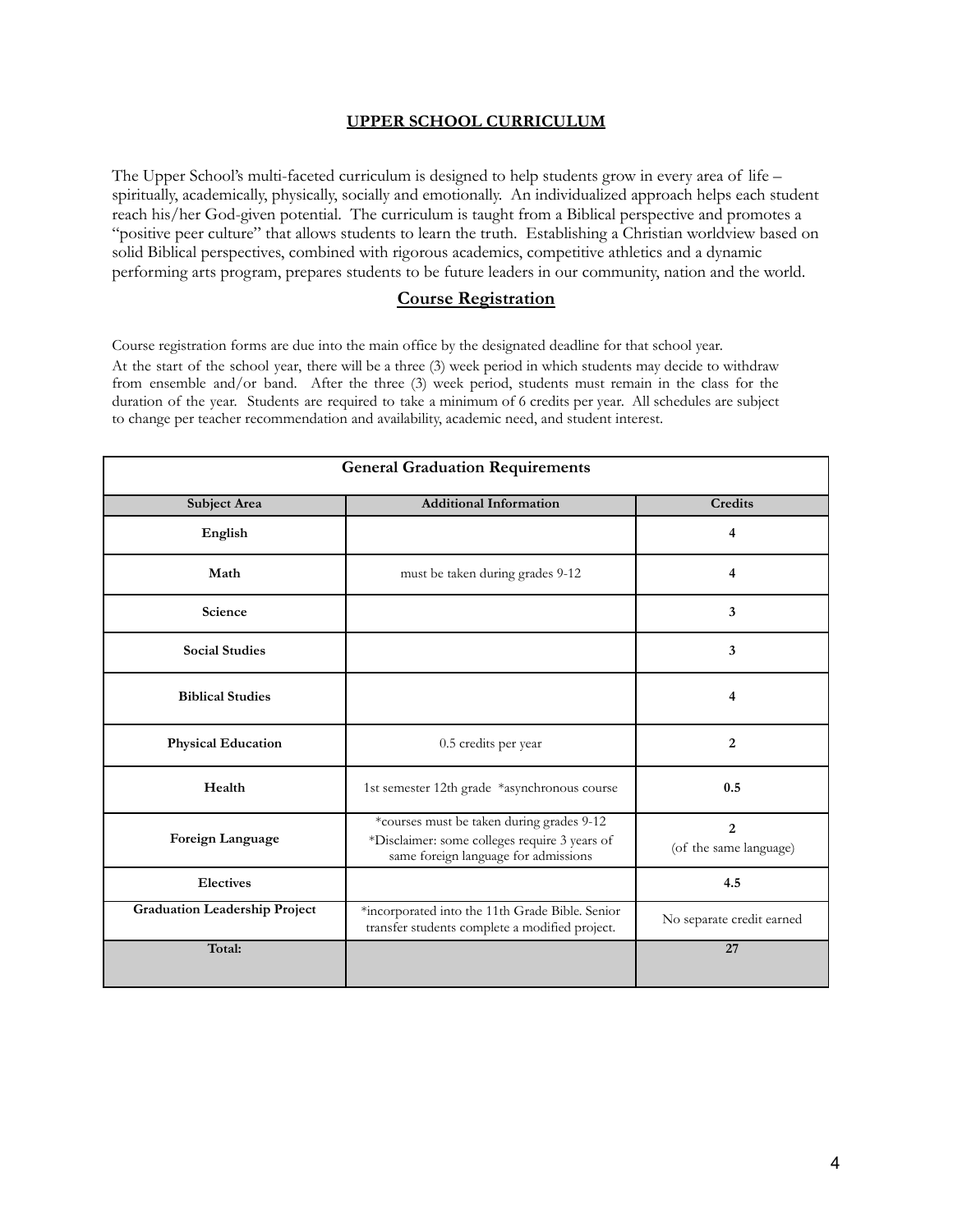#### **Service Learning**

*"The greatest among you will be your servant." (Matthew 23:11)*

*"Show me your faith without deeds, and I will show you my faith by what I do." (James 2:18b)*

*"Do nothing out of selfish ambition or vain conceit, but in humility consider others better than yourselves. Each of you should look not only to your own interests, but also to the interests of others." (Philippians 2:3-4)*

**Objective** : Our goal for community service remains the same; however, our strategy and method for cultivating student leadership have changed. We still strive to develop students who understand and demonstrate servant leadership as God's Word describes it.

**Strategy:** Under our previous model, students would complete an act of service and then log/report those service hours through an online form. If a student met their grade-level required hours, they receive an end-of-the-year recognition award. All hours logged would also be reported on student transcripts. While this system has served us well over the years, we would like to challenge our students to really reflect on their service experiences and the meaningfulness of the act of serving others. A system that would focus on the *quality* of the service experience over the *quantity* of hours served. Therefore, we have moved towards a service learning model for Upper School students.A service learning model will allow students to reflect on their service and learn from their experiences; not just check it off the to-do list.

**Method of reporting:** Students will serve as they have in the past and they will submit details of their service through an online form. Accumulated service hours will be reported on student transcripts. We will be using the *new online form* which can be accessed by [clicking](https://forms.gle/YH88QkAVQ8FyCg6SA) here. Students will share the following information on this form:

- Verify satisfaction of grade-level service goal.
- Parent or supervisor verification service learning experience.
- Share a photo or two related to your service learning goal (if possible).
- Service learning reflection writing prompts:
	- Highlight one of your service experiences
	- How did your act of service bless others?
	- How did your act of service bless you?
	- How did your service learning experience affect you? Will you do it again? Why or why not? Would you commit to doing things like this again? Would you consider doing this act of service as a long-term commitment or possible vocation?
- At end-of-year awards chapels, we will recognize students who complete twice the hours of their service learning goal by the deadline (March 17, 2021) as well as highlight some of the "best of" from the year

**Definition of Service:** Service is not limited to church or school activities; though those are *great* places to invest your time! Any act that puts someone's needs ahead of your own and you're not compensated for can be defined as service. The following is a list of potential service opportunities; however, it is not an exhaustive list. If you have an opportunity for service not listed; approval may be obtained from the Service Learning Coordinator. (Examples on next page).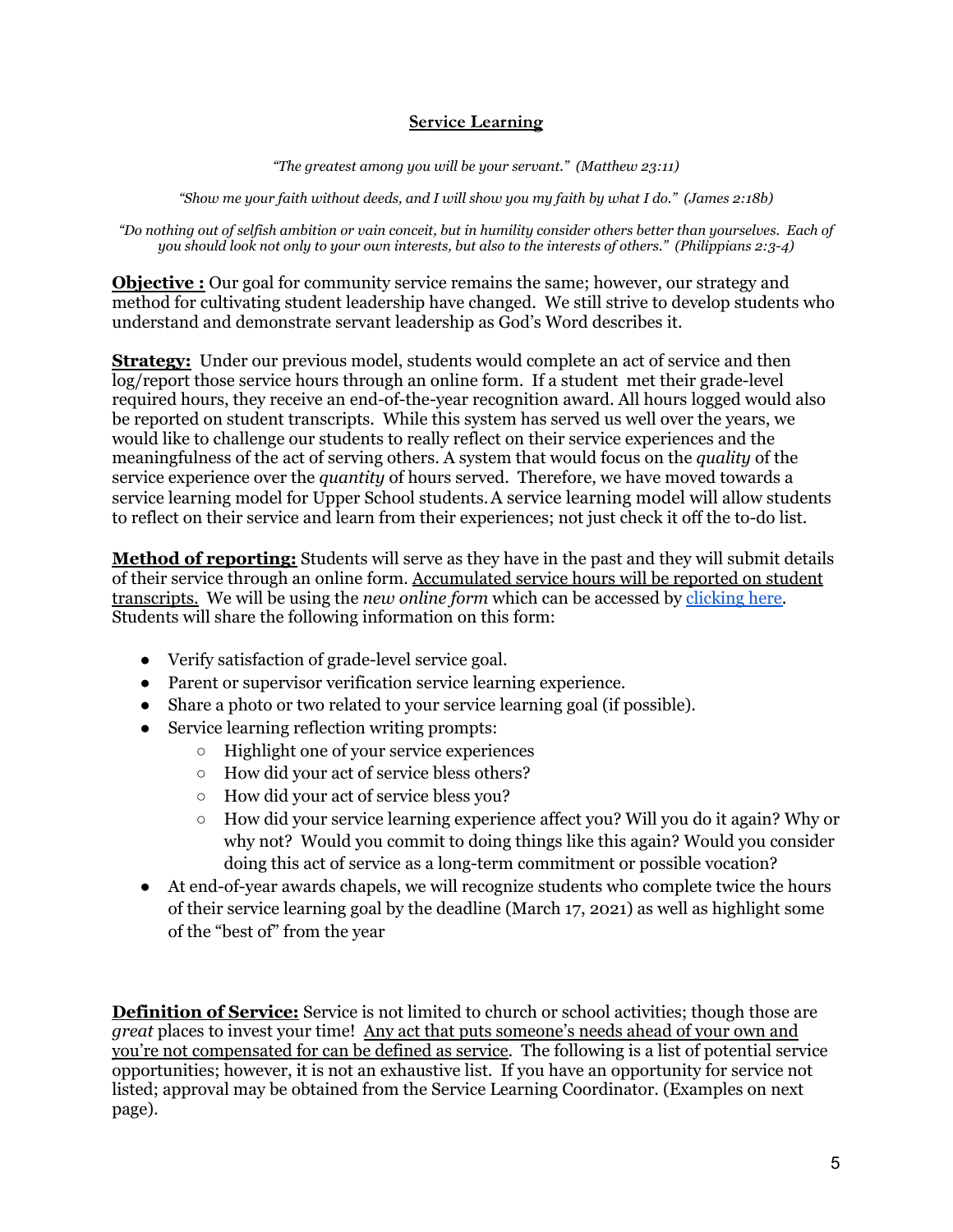- Sunday School teacher Sunday School aide Church greeter<br>- Special church projects Hospital volunteer Nursing Home visit
- Special church projects Hospital volunteer Nursing Home visit<br>- Volunteer at a nonprofit Crisis Pregnancy Center Short-term mission trip
- 
- 
- Vacation Bible School Mentoring Helping senior citizens<br>- Church choir/worship team Youth group leadership Church maintenance - Church choir/worship team - Youth group leadership - Church maintenance - Evangelism program - Summer camp staff
- Evangelism program
- ECA staff babysitting Church drama team Tutoring AWANA, etc. type group leader Church A/V team
- AWANA, etc. type group leader Church A/V t<br>- Helping a neighbor Teacher aide
- 
- Helping a neighbor Teacher aid<br>- School-sponsored service days CORE team - School-sponsored service days
- 
- 
- Crisis Pregnancy Center
- 
- 
- 
- 
- -
	-
- 
- 
- 
- 
- 
- 
- 

#### **Grade level service hour goals:**

| <b>Grade Level</b> | <b>Service Hours</b> |
|--------------------|----------------------|
| —                  | 20                   |
|                    | 20                   |
|                    |                      |
|                    | クロ                   |
|                    | 25                   |
| 19                 | 25                   |

**Time Frame:** All approved acts of service must be submitted by **the final day of Q3** to be eligible for the current academic school year (2022-2023).

**Academic Impact:** A student's service learning experience is calculated within their overall Bible grade. Failure to meet the grade-level service hour goal will have an impact on the student's Q3 Bible grade. Please refer to the chart(s) below:

*High School Example:* If a high school student has not completed their Service Learning goal of 25 hours by the end of Q3, it will affect their Q3 grade by 1% for every 5 hours they are short of their goal. The maximum impact would be 5% of their Q3 grade.

|                          | Q3 Bible Grade |
|--------------------------|----------------|
| Reached goal of 25 hours | 96             |
| Only reached 20 hours    | 95             |
| Only reached 15 hours    | 94             |
| Only reached 10 hours    | 93             |
| Only reached 5 hours     | 92             |
| o hours submitted        | 91             |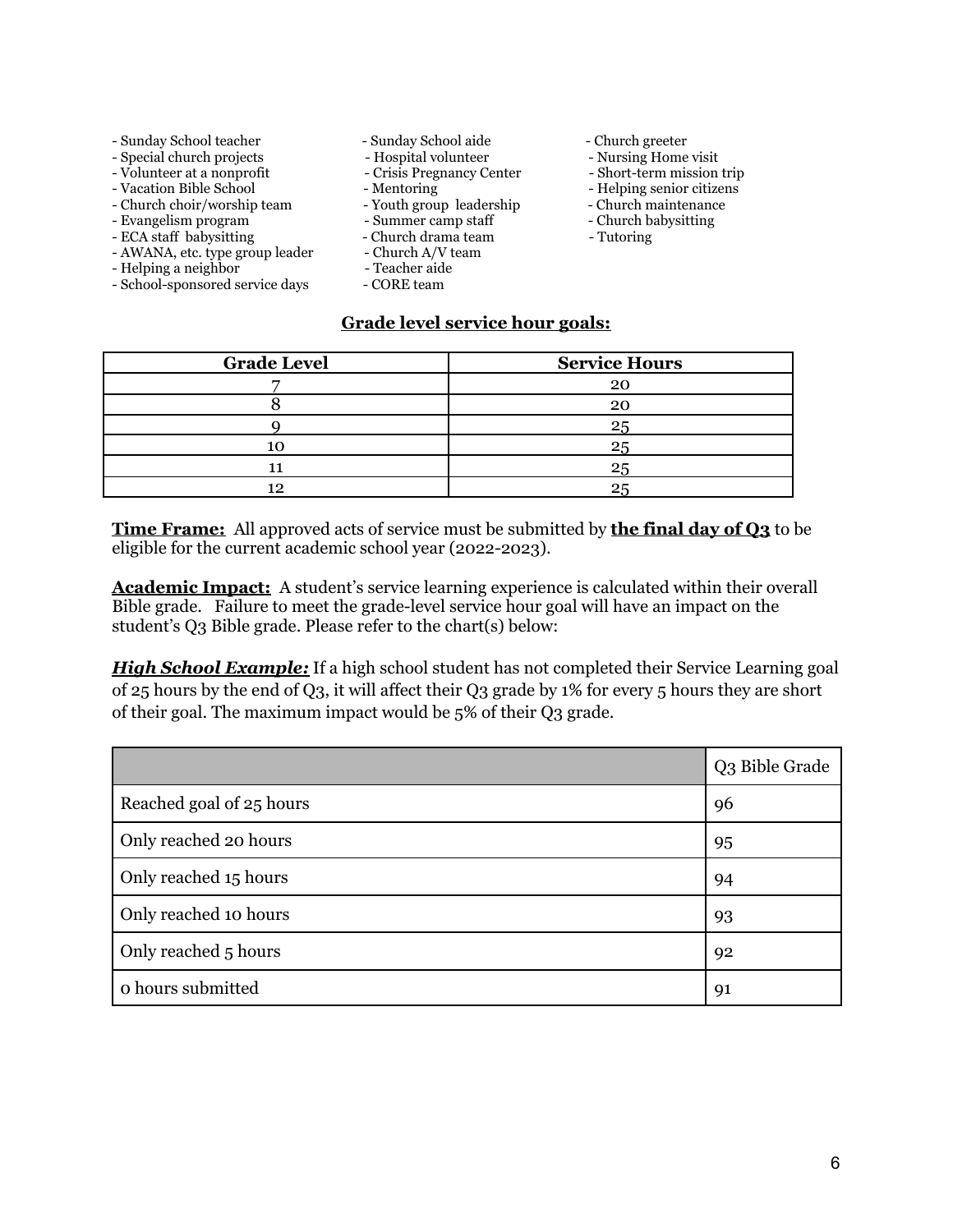*Middle School Example:* If a middle school student has not completed their Service Learning goal of 20 hours by the end of Q3, it will affect their Q3 grade by 1% for every 5 hours they are short of their goal. The maximum impact would be 4% of their Q3 grade.

|                          | Q3 Bible Grade |
|--------------------------|----------------|
| Reached goal of 20 hours | 96             |
| Only reached 15 hours    | 95             |
| Only reached 10 hours    | 94             |
| Only reached 5 hours     | 93             |
| o hours submitted        | 92             |

### **Reporting:** Reporting will be done by the student **and submitted by the final day of Q3.**

Information for your service learning experience should be reported using the Google form at this link: <https://forms.gle/YH88QkAVQ8FyCg6SA> \*\*Contact Mr. Laird with specific questions or concerns: glaird@edenca.org

#### **Attention Students: Community service hours are reported on your official transcript which is sent to college and career opportunities!**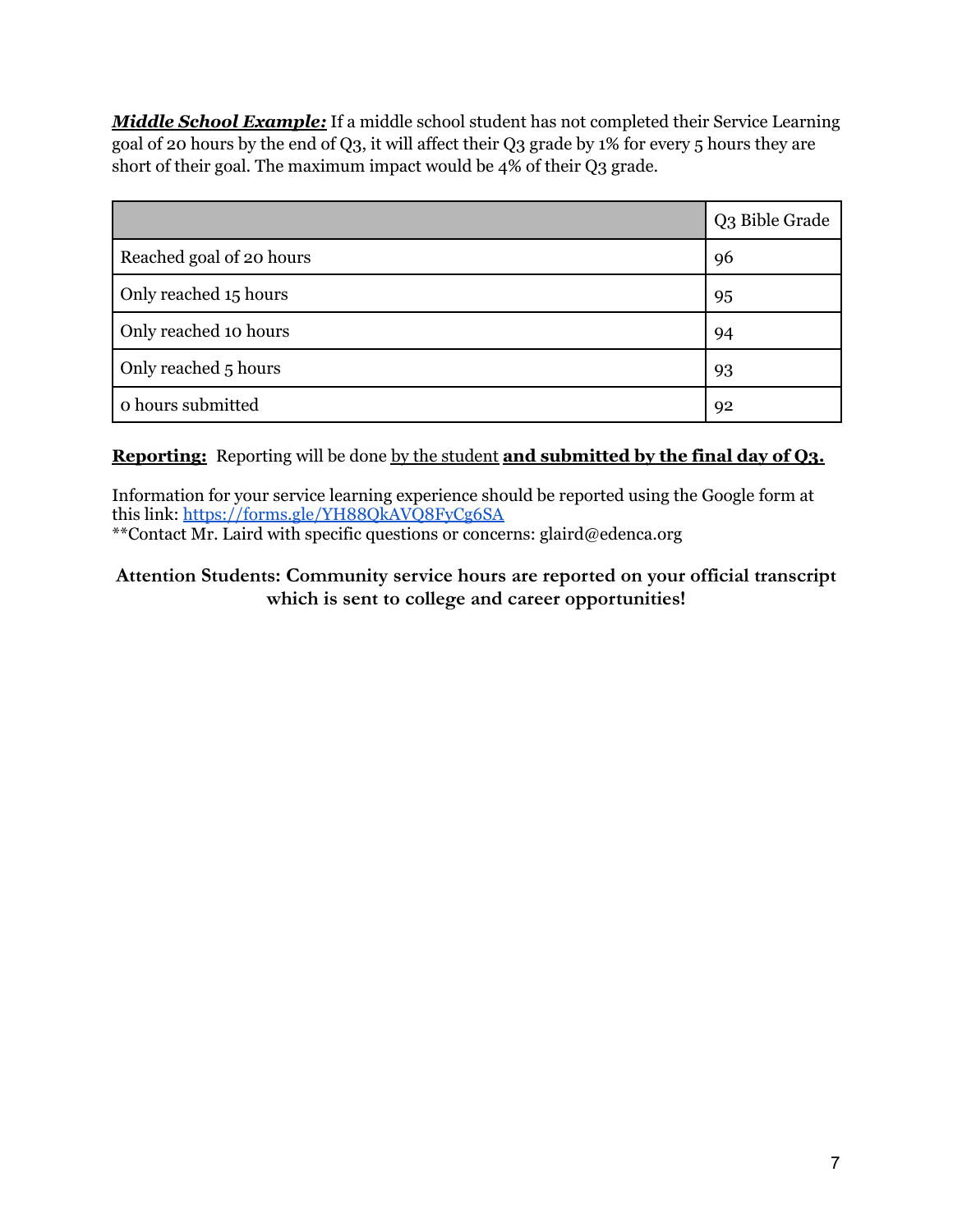### **Report Card Honor Roll Qualifications**

**\*updated November 12th, 2020**

#### **HIGH SCHOOL (Grades 9-12)**

**HIGHEST HONOR ROLL** Weighted GPA of 4.0 and above for the quarter

#### **HIGH HONOR ROLL**

Weighted GPA between 3.6 and 3.999 for the quarter

#### **HONOR ROLL**

Weighted GPA between 3.1 and 3.599 for the quarter

#### **MIDDLE SCHOOL (Grades 7 & 8)**

**HIGHEST HONOR ROLL**

GPA of 3.7 and above for the quarter

**HIGH HONOR ROLL** GPA between 3.5 and 3.699 for the quarter

**HONOR ROLL**

GPA between 3.0 and 3.499 for the quarter

#### **FINAL REPORT CARD GRADE CALCULATION**

The final grade for a full year course (1 credit) is typically determined by calculating 8% of the midterm exam grade, 8% of the final exam grade, 21% of each quarter grade. (Adjustments to M.T. and Final exams was made during 2020-2021)

#### **TRANSCRIPT GPA CALCULATION**

If a student takes a course through a University or College outside of Eden's College in High School Program, that course needs to be pre-approved by the principal and communicated to the school counselor and registrar. Upon successful completion and providing the school with documentation,the class will be listed on their transcript for credit.

| Standard Grade Scale |           |      |       |      |       |              |                |
|----------------------|-----------|------|-------|------|-------|--------------|----------------|
| $A+$                 | 98-100    | B    | 82-87 | $C-$ | 70-71 | F            | $0 - 59$       |
| A                    | 92-97     | $B-$ | 80-81 | $D+$ | 68-69 | P            | Pass           |
| $A -$                | $90 - 91$ | $C+$ | 78-79 | D    | 62-67 |              | Incomplete     |
| $B+$                 | 88-89     | C    | 72-77 | D-   | 60-61 | $\mathbf{U}$ | Unsatisfactory |

| <b>GPA SCALE</b> |        |          |          |      |        |      |          |              |        |      |          |
|------------------|--------|----------|----------|------|--------|------|----------|--------------|--------|------|----------|
|                  | CHS/AP | $\bf CP$ | Standard |      | CHS/AP | CP   | Standard |              | CHS/AP | CP   | Standard |
| $A+$             | 4.50   | 4.30     | 4.00     | B    | 3.40   | 3.20 | 3.00     | $C-$         | 2.00   | 1.80 | 1.70     |
| A                | 4.50   | 4.30     | 4.00     | $B-$ | 3.10   | 2.90 | 2.70     | $D+$         | 1.50   | 1.30 | 1.30     |
| $A-$             | 4.20   | 4.00     | 3.70     | $C+$ | 2.60   | 2.40 | 2.30     | D            | 1.20   | 00.1 | 1.00     |
| $B+$             | 3.70   | 3.50     | 3.30     | C    | 2.30   | 2.10 | 2.00     | $D-$         | 0.90   | 0.70 | 0.70     |
|                  |        |          |          |      |        |      |          | $\mathbf{F}$ |        |      |          |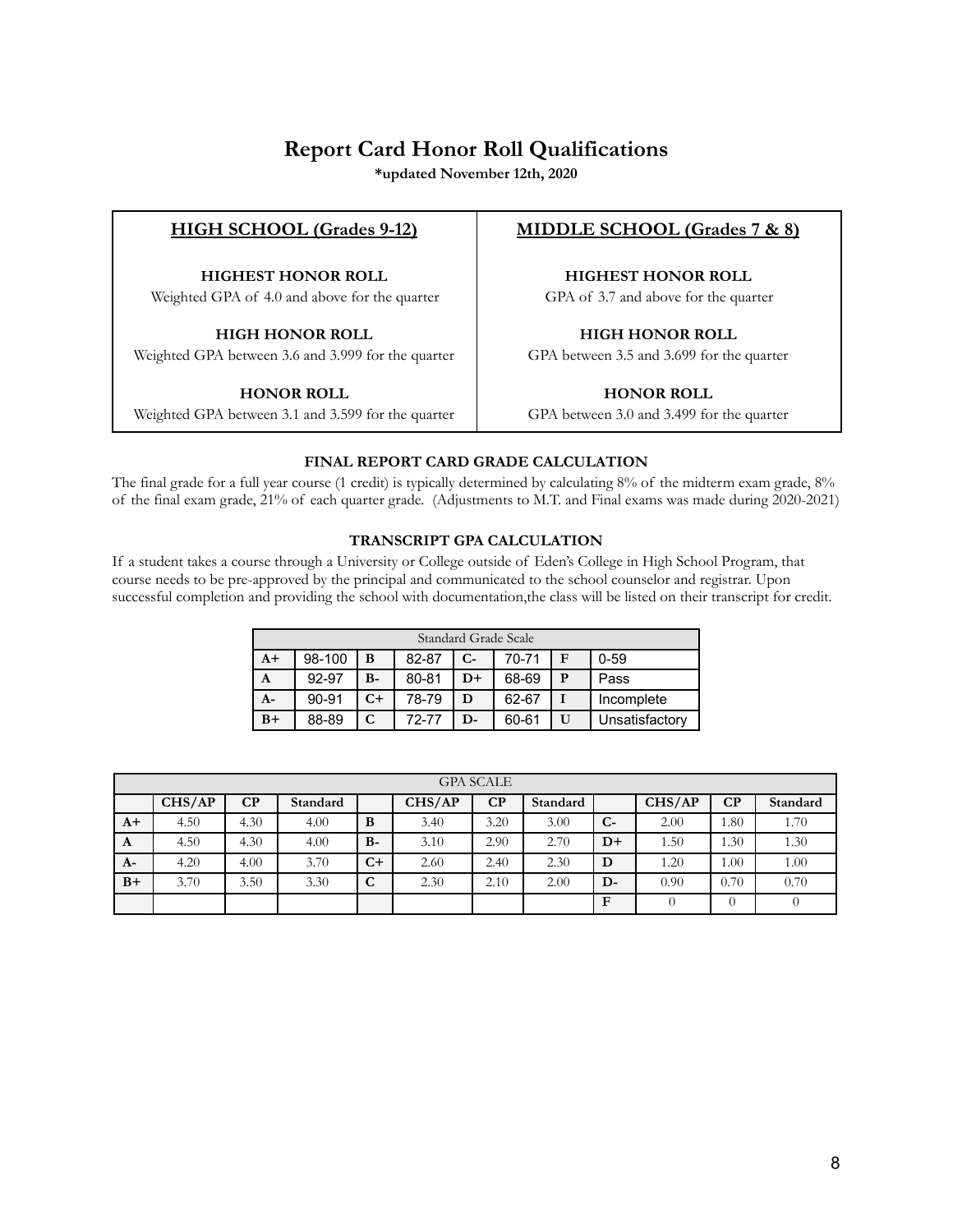# *Course Offerings by*

## *Subject and Grade Level*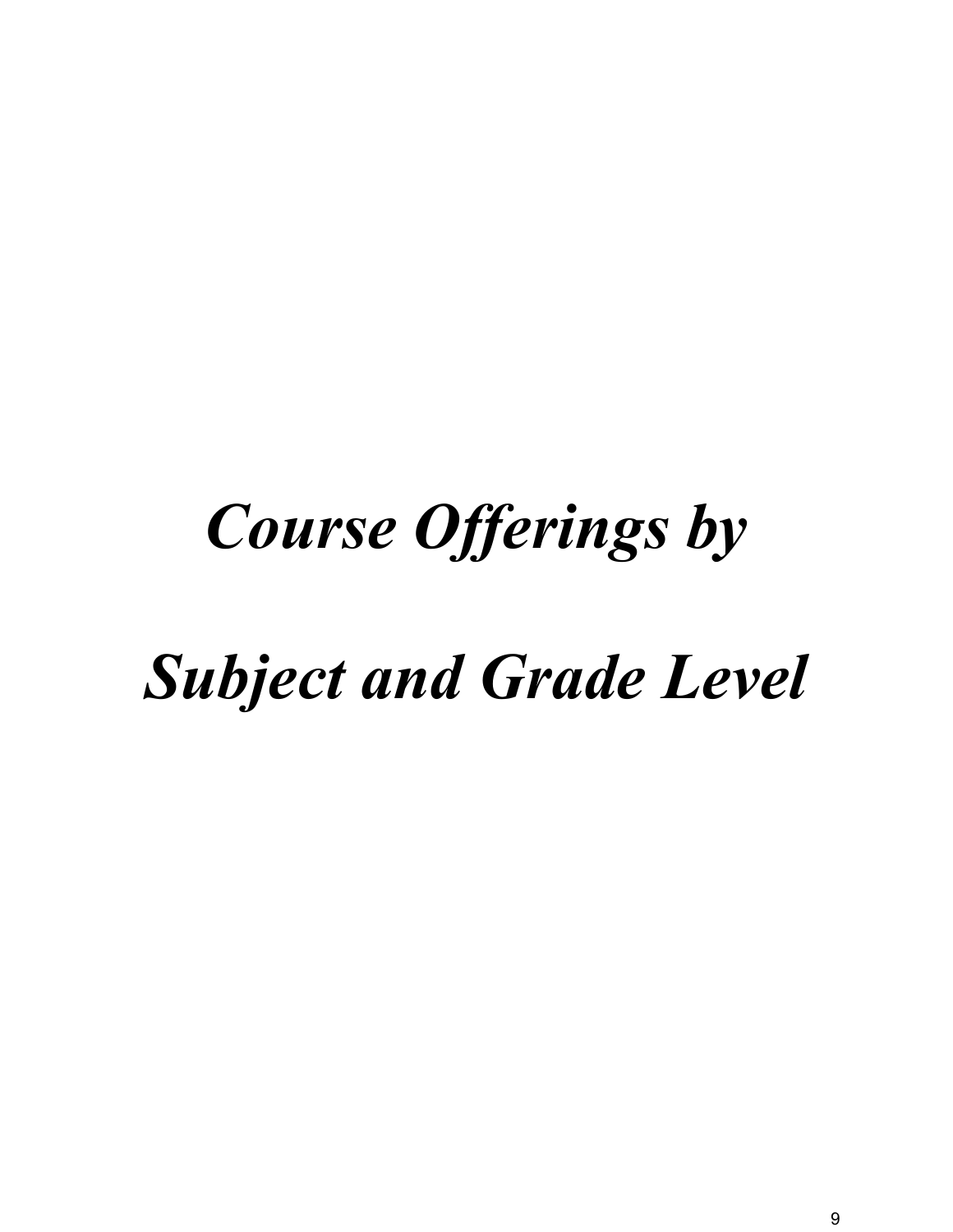#### **LANGUAGE ARTS**

#### **7th Grade English**

7th Grade English develops foundational interpretive skills in reading and comprehension as well as communicative skills in writing and speaking. These skills will be developed by focusing on vocabulary building, grammar and writing skills, and analyzing important literary elements and techniques. Students will explore elements of literature including plot, setting, characterization, theme, and point of view within a short story unit. Students will examine and analyze poetry for literary elements such as alliteration, hyperboles, imagery, similes, and metaphors. Finally, students will apply their knowledge of literary elements by reading and analyzing novels such as Tangerine, The True Confessions of Charlotte Doyle, and The Wednesday Wars. Students will learn to read different genres of literature through the lens of a Christian worldview, understanding truths about God, his world, and his people.

#### **8th Grade English**

8th Grade English further develops foundational interpretive skills in reading and comprehension as well as communicative skills in writing and speaking. These skills will be developed by focusing on vocabulary building, grammar and writing skills, and analyzing important literary elements and techniques. Students will explore different genres of literature, examining theme and author's purpose through novels and short stories, including short stories by Ray Bradbury, *The Pearl* by John Steinbeck, *Much Ado about Nothing* by William Shakespeare, and *To Kill a Mockingbird* by Harper Lee. Students will learn to read different genres of literature through the lens of a Christian worldview, understanding truths about God, his world, and his people.

#### **CP 9th Grade English (1 credit, full year course)**

This course is designed to aid students in exploring a variety of genres of literature. Numerous short stories and poems will be read and studied throughout the year as we seek to explore the main theme of the year – Man's Inhumanity to Man. The novels or classical works that will be read and studied include *The Odyssey* by Homer (coupled with a unit on Greek mythology), *Animal Farm* by George Orwell, Romeo and Juliet by Shakespeare, The Count of Monte Cristo by Alexander Dumas, and All Quiet on the Western Front by Erich Remarque. Numerous writing skills will be refined and various styles of writing completed. Also, special focus will be placed on learning the terms and definitions of literary devices used in all the literature studied and vocabulary exercises will be done weekly.

#### **CP 10th Grade English (1 credit, full year course)**

10<sup>th</sup> Grade English encompasses the following areas of study, including literary selections from cultures around the world written by representative authors from these cultures. We will explore various themes and genres to gain insights into the lives of people from around the globe. The course also refines student mastery of writing and language, research, oral and visual communication. Participants will produce a research paper on a teacher-approved topic, as well as build skills in development of narrative, expository, and persuasive writing. Students will apply advanced writing and reading skills as they read more challenging texts, such as *Julius Caesar* by Shakespeare and various selections of African literature. An integrated approach to the study of grammar and vocabulary will also be a major part of the course.

#### **CP 11th Grade English (1 credit, Grades 11 or 12)**

This course begins with the development of literature in the American colonies, literature which came to be regarded as purely American in style and values. The course will continue to take the students on a journey throughout American history and the changes in American philosophies and values that have developed in the past several centuries. The most famous of American authors and their works will be studied. Authors such as Nathaniel Hawthorne, Ralph Waldo Emerson, Henry David Thoreau, Stephen Crane, Mark Twain, and John Steinbeck are just a few of the revered writers whose works have withstood the test of time and who will be included in this course. Poets such as Walt Whitman, Emily Dickinson, Maya Angelou, and Langston Hughes will also be studied. The three classic works that the students will more thoroughly focus on are *The Scarlet Letter* by Nathaniel Hawthorne , *The Great Gatsby* by F. Scott Fitzgerald, and *A Raisin in the Sun* by Lorraine Hansberry. Several types of compositions will be assigned and writing styles and techniques will be reviewed. The study of literary devices and vocabulary exercises will also continue throughout the year.

#### **CP 12th Grade English (1 credit, full year course)**

British Literature focuses on a broad range of skills and experiences designed to prepare students for entry into post-secondary studies. Specifically, participants will be deeply involved in refining and building upon writing and critical reading skills learned at earlier levels. The narrative, expository, and persuasive essay will be developed more fully, with emphasis on clear, forceful writing generated from careful attention to various stages of the writing process. The literary component of the course will trace the development of British literature from its earliest beginnings to the present. Beginning with the Anglo-Saxon Period, through the Renaissance and into the Victorian Period, students will examine the scholarly writings of masters of each era, concluding with a glimpse at the modern world through the eyes of contemporary writers addressing present-day issues. Students will also write a research paper on a teacher-approved topic and a course in British literature would not be complete without experiencing one of Shakespeare's great masterpieces, **The Tragedy of Macbeth.** As with other course offerings in our language arts program, this course will approach the study of grammar and vocabulary as an integrated part of our overall curriculum. Students in this course will also plan, create and edit Eden Christian Academy's yearbook.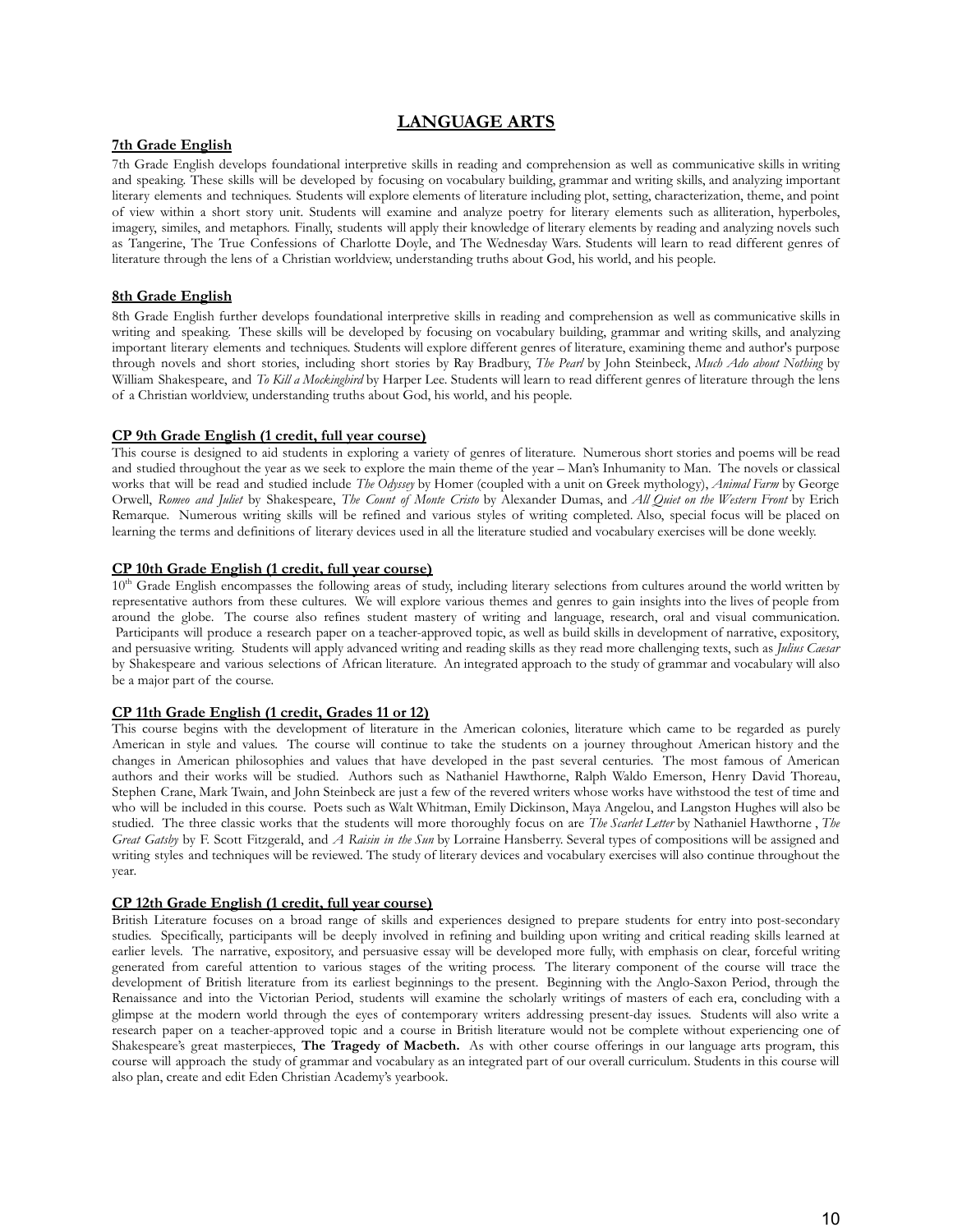#### **AP Language and Composition (1 credit, Grade 11, full year course)**

This course is the equivalent of a college-level freshman composition course. Therefore, the course is conducted and student work is graded in much the same way as a college course. Students must accept responsibility for completing numerous writing assignments on time and in a manner that exceeds what might be expected of a high school junior English student.

The course concentrates on literary analysis and rhetorical strategies as they influence essay writing and reading. Essays are analytical and focus on the technical functions of point of view, setting, diction, syntax, structure, themes, figurative language, rhetorical strategies of persuasion, and characterization. The reading selections are taken mostly from American literature and published essays and editorials. Major works such as *In Cold Blood*, *The Great Gatsby*, and *A Raisin in the Sun* will be reviewed. Famous speeches from history will be analyzed and evaluated for critical ideas and persuasive techniques. Students also engage in an extensive study of writing skills and revision techniques. Grades are based on numerous compositions, objective reading quizzes and tests, vocabulary usage, practice essays and exams, and creative writing exercises.

**Prerequisite: minimum 83% final average in CP 10th Grade English**

#### **AP English Literature (1 credit, Grades 11 or 12, full year course)**

An AP English Literature and Composition course engages students in the careful reading and critical analysis of imaginative literature. Through the close reading of selected texts, students deepen their understanding of the ways writers use language to provide both meaning and pleasure for their readers. As they read, students consider a work's structure, style, and themes as well as such smaller-scale elements as the use of figurative language, imagery, symbolism, and tone. Major works such as *Their Eyes were Watching God, Antigone, Othello, Things Fall Apart, and other novel(s)* will be studied. AP English Literature and Composition is a rigorous course. Students choosing to commit to this course must understand the high level of preparation, reading, thinking, and writing that will be required of them.

**Prerequisite: minimum 83% final average in CP 11th Grade English or AP English Language**

#### **SOCIAL STUDIES**

#### **World History (Grade 7)**

This course is a study of the events of world history. It will begin with a look at the key elements and themes in geography, some basic ideas of economics, and important principles of government and citizenship. As we look at history, specifically, the people, events, and cultures of past civilizations, our lessons will be broken down into the following time periods: historical beginnings, ancient history, the middle ages, and modern history. Our study of ancient cultures will include the Mesopotamian, Egyptian, Israeli, Greek, Indian, Chinese, and Roman civilizations. We will see how Christianity rose out of the Roman Empire and the dramatic impact that it had on the world. Time will be devoted to learning about the people and cultures of Korea, Japan, and Southeast Asia. We will then shift our study to the middle ages and the historically and spiritually impactful periods of the Renaissance and the Reformation which gave rise to the Age of Exploration and subsequent development of the New World. French and English history, the Middle and Far East, colonial Africa, the rise of socialism and totalitarianism in Europe, the world wars, and many other locations and events leading up to present day will comprise the remainder of the course. A focus on current events has also been incorporated into the curriculum this year. To aid our study of world history, our class will enjoy the use of videos, interactive maps and timelines, and other on-line resources.

#### **American History (Grade 8)**

The American Republic is a survey of the major people and events of U.S. history. The course begins with a study of the early years of our nation, including the discovery of the New World, colonization, the independence movement, and attempts to establish a government. A look at technological advancements, the nation's expansion across the continent, and the challenges of the civil war and reconstruction will follow. We will examine America as it surges forward as a major industrial power and as it seeks to cure society's ills through the social reforms of the Progressive Era. America will be seen as taking the lead in the world through their accomplishments in the world wars. We will discuss the impact of both the roaring twenties and the stock market crash on today's society. The course will conclude with a look at America as it sought to adapt to the changing world environment due to the rise of strong political party platforms, self-serving totalitarian dictators, and rising terrorist threats. The presentation and discussion of current events is an integral part of this course.

#### **CP World Cultures (1.0 credit, Grade 9, full year course)**

World History covers the entirety of recorded human history from Ancient Mesopotamia to the present in one year. The content focuses primarily on the development of Western civilization, with time spent surveying major Asiatic and African cultures. The student will be required to demonstrate competence in the areas of research and thesis development, as well as discuss historical issues that have contemporary significance.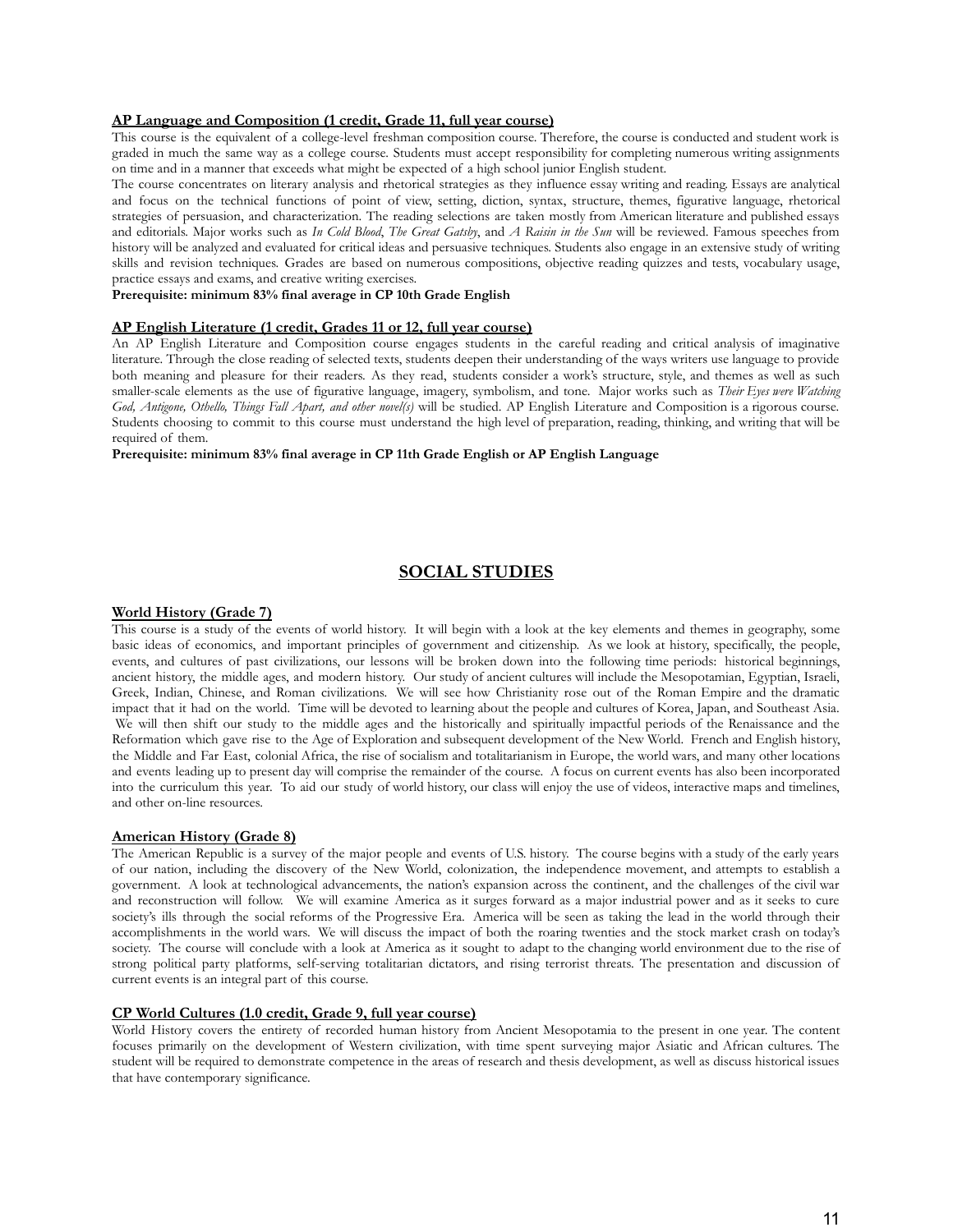#### **CP United States History (1.0 credit, Grade 10, full year course)**

U.S. History is a detailed study of the people, ideals, and events that have shaped the history of America. The course begins with a focus on the numerous founding fathers that were truly God-fearing men who had the wisdom to found a country with God first. The course begins with a brief look at the Age of Exploration and the discovery of the New World. This is followed by an in-depth study of early colonial times which lays the groundwork for the student's understanding of the Christian heritage that was carefully constructed for them to enjoy. We further delve into the reasons why British subjects living in North America broke away from their mother country to establish themselves as a free nation. The class further analyzes and evaluates the first attempts of this fledgling nation to govern itself, first, through the crafting of the Articles of Confederation and, eventually, the United States Constitution. The class learns of the achievements of the 18 and 19 centuries including the ideal of "Manifest Destiny" becoming a reality for the people of America as well as the divisiveness that spread during this period leading to the American Civil War. Our study will include a look at the many wars and conflicts in which America was involved in during the 20- century including World Wars I and II, the Korean War, the Vietnam War, the Cold War, and the Gulf War. Furthermore, we will spend the latter part of the last quarter of the 21st century. A focus on current events and the upcoming election has also been incorporated into the curriculum this year.

#### CP Economics and Political Science (1.0 credit, Grades 11 or 12, full year course) \*typically offered biannually

This course is designed for juniors and seniors covering both the organization and functions of the economy as well as an introduction to political science. Political science covers the concept of government, focusing primarily on the conception and structure of the American government. The student will be required to analyze American policies as well as keep pace with current events in the world. Economics will cover the development of the political philosophy behind capitalism as well as the various laws and principles that guide a free economy. In addition, students will discuss the basic ideas behind sound personal finance.

#### **CP European History (1.0 credit, Grades 11 or 12, full year course) \*typically offered biannually**

The study of European history since 1450 introduces students to cultural, economic, political, and social developments that played a fundamental role in shaping the world in which they live. Without this knowledge, we would lack the context for understanding the development of contemporary institutions, the role of continuity and change in present-day society and politics, and the evolution of current forms of artistic expression and intellectual discourse.

In addition to providing a basic narrative of events and movements, the goals of European History are to develop an understanding of some of the principal themes in modern European history, an ability to analyze historical evidence and historical interpretation, and an ability to express historical understanding in writing.

#### **CP Sociology and Anthropology (1.0 credit, Grades 11 or 12, full year course)**

Sociology/Anthropology is an overview of the social sciences of sociology and anthropology, focusing largely on the development of culture throughout human history. In this course, emphasis is placed on applied anthropology and the development of modern western culture. Students will learn the techniques that anthropologists and sociologists use to better understand various cultures around the world.

#### **AP U.S. History (1.0 credit, Grades 11 or 12, full year course)**

AP U.S. History is a detailed study of the people, ideals, and events that have shaped the history of America. The course begins with a brief look at the Age of Exploration and the discovery of the New World. This is followed by an in-depth study of early colonial times which lays the groundwork for the student's understanding of the Christian heritage that was carefully constructed for them to enjoy. We further delve into the reasons why British subjects living in North America broke away from their mother country to establish themselves as a free nation. The class learns of the achievements of the 18th and 19th centuries including the ideal of "Manifest Destiny" becoming a reality for the people of America as well as the divisiveness that spread during this period leading to the American Civil War. Our study will include a look at the many wars and conflicts in which America was involved in during the 20th century. Furthermore, we will spend the latter part of the last quarter of the 21st century. A focus on current events and the upcoming election has also been incorporated into the curriculum this year. Critical thinking and analysis of primary source documents will be a major emphasis in this course.

#### **(Prerequisite 83% final average in CP United States History)**

#### **AP Psychology (1.0 credit, Grades 11 or 12, full year course)**

This course introduces students to the systematic and scientific study of human behavior and mental processes. While considering the psychologists and studies that have shaped the field, students explore and apply psychological theories, key concepts, and phenomena associated with such topics as the biological bases of behavior, sensation and perception, learning and cognition, motivation, developmental psychology, testing and individual differences, treatment of abnormal behavior, and social psychology. Throughout the course, students employ psychological research methods, including ethical considerations, as they use the scientific method, analyze bias, evaluate claims and evidence, and effectively communicate ideas.

**(Prerequisite 83% final average in previous social studies classes)**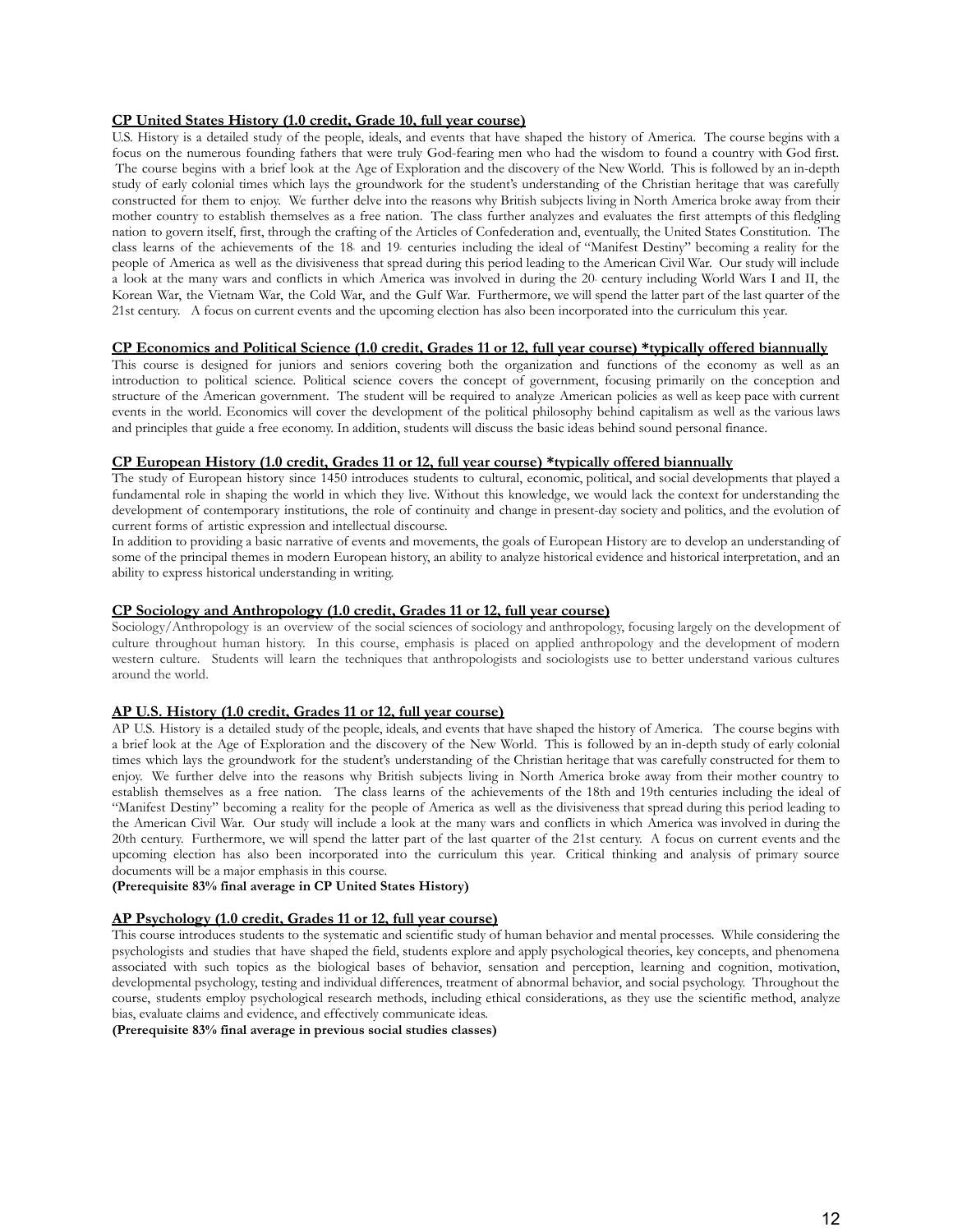#### **AP Microeconomics (1.0 credit, Grades 11 or 12, full year course) \*offered on a rotating annual basis**

This course is college level in rigor, and introduces students to principles of economics that apply to the functions of individual economic decision-makers. The course also develops students' familiarity with the operation of product and factor markets, distributions of income, market failure, and the role of the government in promoting greater efficiency and equity in the economy. Students learn to use graphs, charts, and data to analyze, describe, and explain economic concepts.

#### **MATHEMATICS**

#### **7th Grade Math**

This course will extend students' elementary mathematical skills and build a foundation of algebraic concepts. Students will move from concrete to abstract thinking as they develop their algebraic reasoning. They will work with probability and solving equations with variables. They will build on their understanding and usage of integers, decimals, fractions, proportions, measurements, graphs, and percentages. They will collect, display and analyze data. Students will also build on their geometric skills.

#### **Pre-Algebra (Grades 7 or 8)**

The course will allow students to extend their elementary skills and begin to learn algebra concepts that serve as a transition into formal Algebra and Geometry. Students will learn to think flexibly about relationships among fractions, decimals, and percentages. Students will learn to recognize and generate equivalent expressions and solve single-variable equations and inequalities. Students will investigate and explore mathematical ideas and develop multiple strategies for analyzing complex situations. Students will analyze situations verbally, numerically, graphically, and symbolically. Students will apply mathematical skills and make meaningful connections to life's experiences.

#### **CP Algebra I (1 credit, Grades 8 or 9, full year course)**

This course will provide traditional math instruction while allowing the students to communicate and explore content in ways that illuminate the transitions between concrete and abstract thinking. Students will analyze situations verbally, numerically, graphically, and symbolically, as they apply mathematical skills and make meaningful connections to life's experiences.

#### **Prerequisites: 7thth grade minimum 83% final average in Pre-Algebra or successful completion of Pre-Algebrain 8th grade**

#### **Geometry Concepts (1 credit, Grades 10, 11, full year course)**

\*Less rigorous pacing than our CP Geometry; necessary geometry concepts covered. Upon completion, students typically progress on to Algebra II Concepts then CP Algebra/Trigonometry or CP Personal Finance math courses. **Prerequisite: 10 grade**: successful completion of CP Algebra 1

#### **CP Geometry (1 credit, Grades 9 or 10, full year course)**

This course should be taken after CP Algebra I. Since topics of Geometry make up one third of the math questions on the College Board test, students planning to take the SAT should complete Geometry by the end of their junior year. Particular emphasis is placed on using formulas and thinking geometrically (inductive/deductive reasoning) to solve many everyday problems. Major units include congruent triangles, perpendiculars, parallels, angles, parallelograms, trapezoids, circles, congruence, similarity, angle measurement, areas of plane figures, surface area, volume, constructions and methods of proofs.

**Prerequisite:** 9 grade: minimum 83% final average in CP Algebra I

**10th - 12th grade: CP Algebra I**

#### **Algebra II Concepts (1 credit, Grades 10, 11 or 12, full year course)**

This course should ideally be taken after Geometry. It is designed so that all students can succeed in Algebra II. Algebra II concepts contains important material that is included on the SAT. This course focuses on the key topics that provide a strong foundation in algebra. Lesson concepts include: tools of algebra, linear equations and functions, systems of linear equations, inequalities and absolute value, quadratic functions and factoring, polynomials and polynomial equations, powers, roots and radicals, exponential and logarithmic functions and rational equations and functions. Many opportunities are provided for students to practice and maintain skills, as well as to apply concepts to real-world problems. Note: **This is not a prerequisite for Precalculus. Students planning to take CP Trigonometry and Precalculus should enroll in the CP Algebra II course.**

#### **CP Algebra II (1 credit, Grades 9, 10, 11, or 12, full year course)**

This course should be taken after Geometry. This course is designed for college-bound students needing a basis for work in higher math and to prepare for the SATs. Major units include: quadratic functions and factoring, polynomials and polynomial functions, rational exponents and radical functions, exponential and logarithmic functions, rational functions, quadratic relations and conic

sections. Emphasis is placed on problem solving. CP Algebra II is a prerequisite for CP Trigonometry and Precalculus.<br>Prerequisite: 10. grade: Minimum 83% final average in CP Geometry 10 grade: Minimum 83% final average in CP Geometry

**11th - 12th grade: Minimum 73% final average in CP Geometry**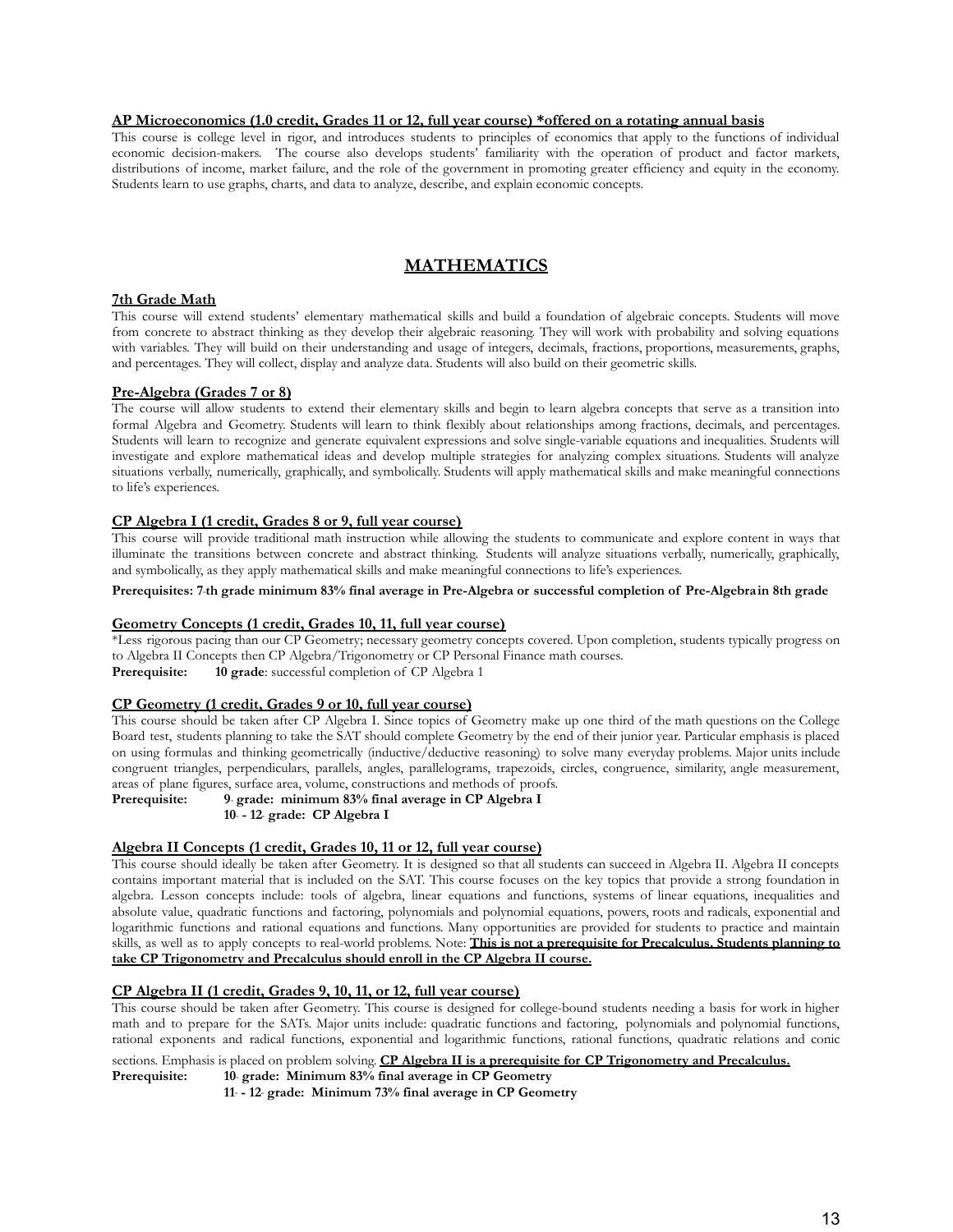#### **CP Algebra and Trigonometry (1 credit, 11th or 12th grade, full year course)**

This course is designed for students who have finished Algebra II, but are not yet ready for Precalculus. CP Algebra and Trigonometry has been designed to prepare students for college-level mathematics courses. Many types of functions are covered; polynomial, exponential, logarithmic, inverse, rational and radical. Also, Trigonometric concepts are covered. Units include Trigonometric functions, Right Triangle Trigonometry, Radian Measure and Circular Functions, Trigonometric Identities and Equations, and Oblique Triangles.

**Prerequisite: CP Algebra II or Algebra II Concepts**

#### **CP Trigonometry and Precalculus (1 credit, Grades 10, 11 or 12, full year course)**

This course is comprised of two fundamental sections including a comprehensive study of trigonometry including trigonometric ratios and graphing, solving trigonometric functions utilizing both algebraic and graphic solutions, trigonometric identities, proofs, and trigonometric applications. The other major focus expands upon the students' algebra background to include linear models, graphs of functions including quadratic functions, inverse functions, polynomial functions, exponential functions and conic sections.

**Prerequisite: 10th grade: 83% or higher in CP Algebra II**

#### **11th grade: 73% or higher in CP Algebra II**

\*Students can also take this course after successfully completing our CP Algebra/Trigonometry course after either Algebra **2 offering**

#### **AP Calculus (1 credit, Grades 11 or 12, full year course)**

This course is for students who have demonstrated mastery of material in algebra, geometry, trigonometry, analytical geometry and elementary functions (equivalent of four years of high school mathematics). This is a rigorous, demanding, fast-paced course. Major units of work include equations of lines, functions (polynomial, rational, radical, trigonometric, exponential and logarithmic), limits and continuity, derivatives, applications of derivatives, the antiderivative, the definite integral and its applications, and methods of integration. This course makes considerable use of the graphing calculator and it is recommended that the student have a TI-83 Plus or similar calculator.

#### **Prerequisite: minimum 78% final average in CP Trigonometry and Precalculus**

#### **AP Statistics (1 credit, Grades 11 or 12, full year course)**

AP Statistics is the high school equivalent of a one semester, introductory college statistics course. In this course, students develop strategies for collecting, organizing, analyzing, and drawing conclusions from data. Students design, administer, and tabulate results from surveys and experiments. Probability and simulations aid students in constructing models for chance phenomena. Sampling distributions provide the logical structure for confidence intervals and hypothesis tests. Students use a TI-83+/84 graphing calculator, Microsoft Excel, and Web-based java applets to investigate statistical concepts. To develop effective statistical communication skills, students are required to prepare frequent written and oral analyses of real data. A byproduct of this course is that students become informed consumers of the statistics they come across every day. **Prerequisite: 83% or higher in CP Algebra II**

#### **CP Personal Finance (1 credit, Grade 11 or 12, full year course)**

This course introduces the skills used to steward the resources God provides us in our daily financial lives. Topics include measurement systems, taxes, personal banking, retirement investing, saving, car and home loans, budgeting, health and life insurance, and related mathematical concepts. The course can count for required math credit, or taken as general elective toward graduation.

#### **\*\*See Math Flow Chart on next page for the most common progressions\*\***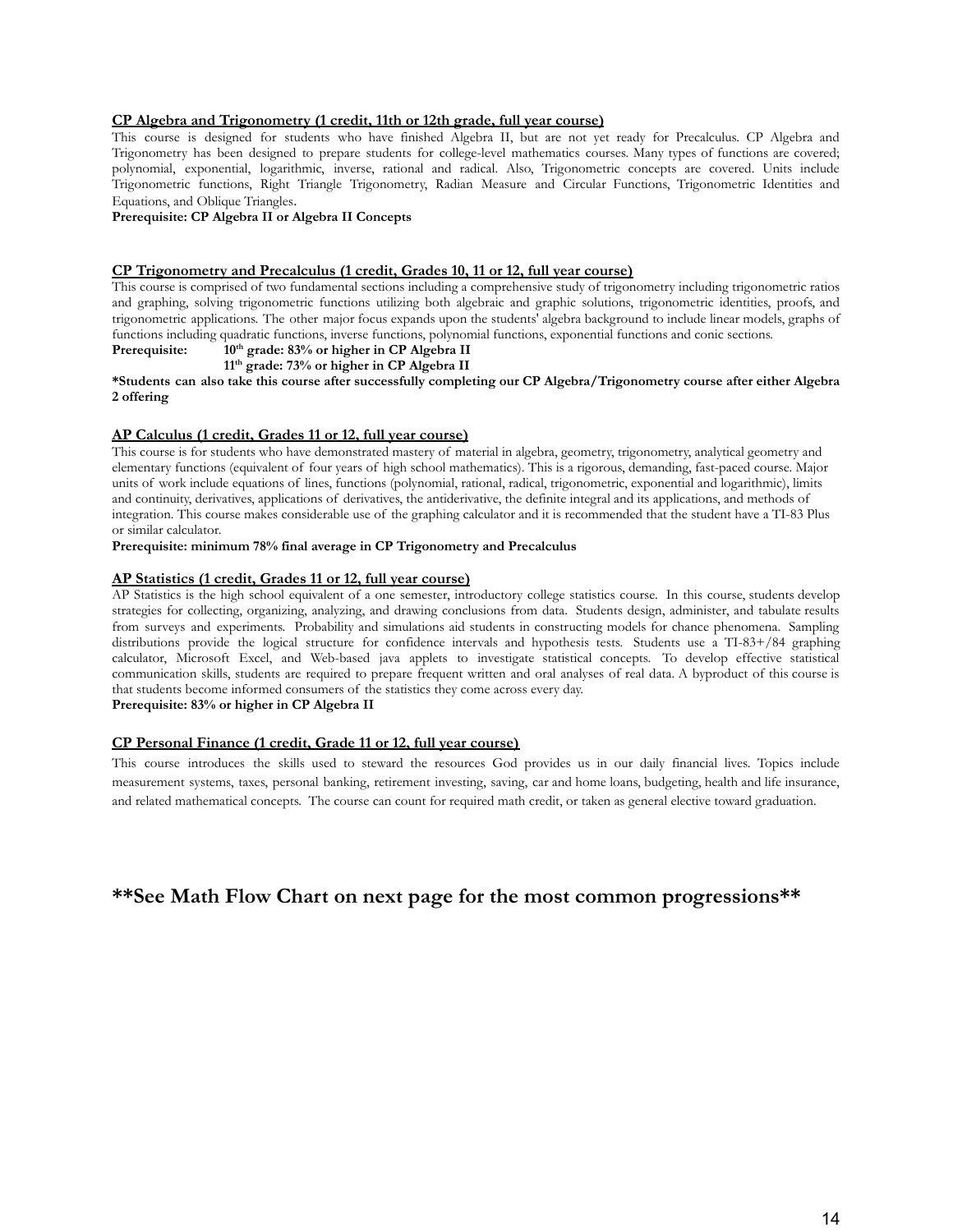## *Standard Upper School Math Progression Opportunities:*



**\*Contact Mrs. Cischke and your child's current math teacher for collaboration in making appropriate math choices**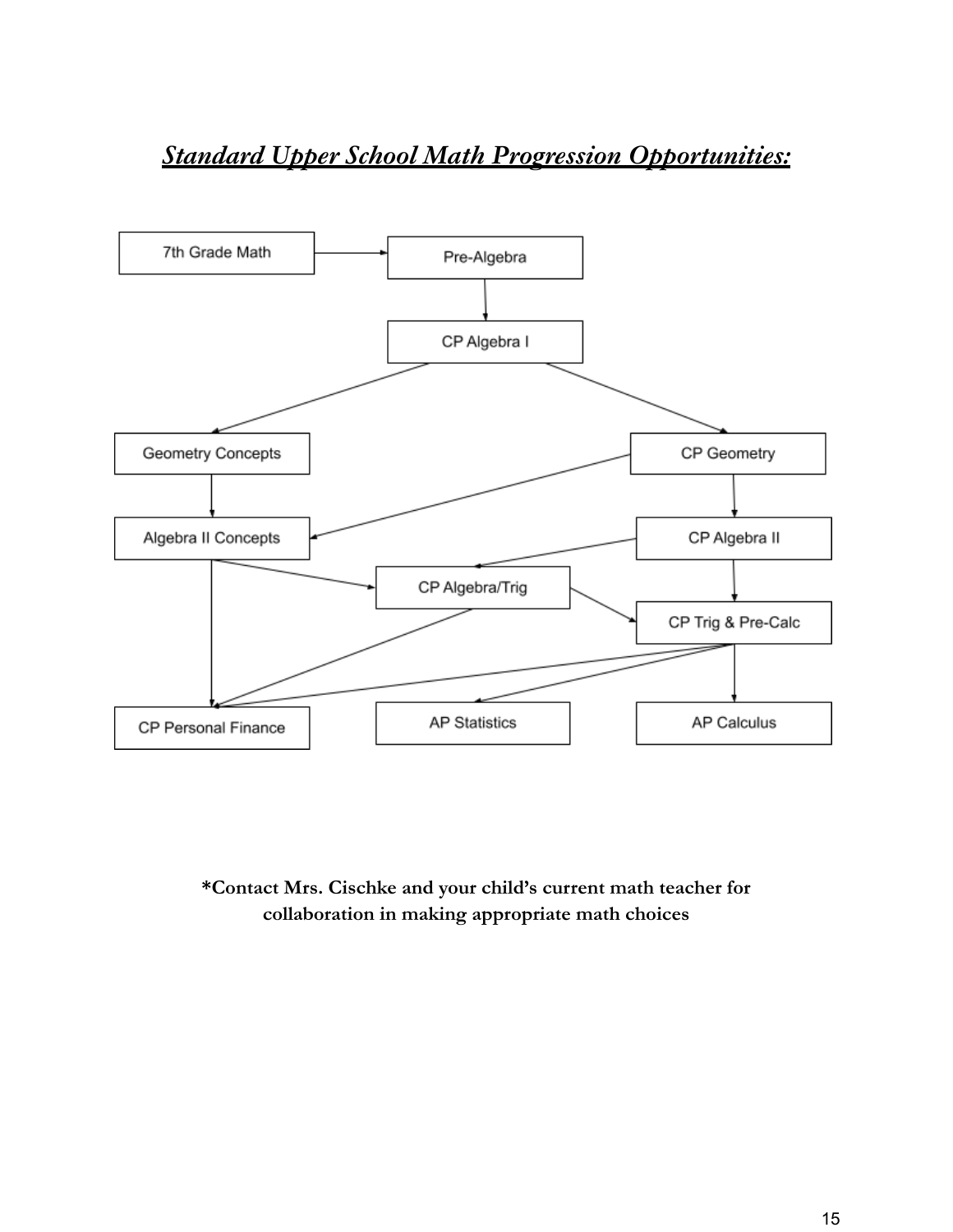#### **SCIENCE**

#### **Life Science (Grade 7)**

Life Science is a survey course designed to introduce students to God's world of living things. The five kingdoms of living things are explored in detail. Topics of study include the life processes of living things, the relationship between organisms and their environment, the ways in which God reveals Himself in His Creation, and our responsibilities as stewards of the Earth.

#### **Physical Science (Grade 8)**

Physical Science is an introductory level course designed to familiarize students with the basics of chemistry and physics. Topics in chemistry covered during the 1 semester include: the states of matter, the structure of atoms, the periodic table, and chemical reactions. Topics in physics covered during 2- semester include: motion, forces, work and energy, heat/temperature, and electricity.

#### **CP Biology (1 credit, Grades 9, full year course)**

Biology I is a laboratory survey course which introduces students to the chemical and cellular level of life. The study of biology can enhance a Christian's worship of God by revealing His creativity in the smallest details of the life processes of living things. Topics of study include: the scientific worldview, the Christian roots of science, the scientific method, the life processes of cells, introduction to genetics, and the details of evolution (both science and philosophy), and a Christian response.

#### **CP Chemistry (1 credit, Grades 10 or 11, full year course)**

This course explores atoms and molecules, the building blocks of what we see around us, and how they react with each other. Because God's creation displays mathematical patterns, math is used as a tool to understand how atoms and molecules behave. Emphasis will be placed on problem solving. Topics covered will include: laboratory safety, measurements, calculations, matter & energy, chemical foundations, nomenclature, chemical equations, chemical reactions, chemical bonding, and modern atomic theory.

**Prerequisite: 10th grade: minimum 73% final average in CP Biology and completion of Algebra I**

11<sup>*t*</sup> grade: CP Biology and completion of AlgebraI

#### **CP Anatomy and Physiology (1 credit, Grades 11 or 12, full year course)**

This course studies human body structures and functions from cells to the systems of the body. God's wonderful creation is an amazing combination of parts which work together like nothing on earth. Topics covered will be the language of anatomy, cells: the building blocks, tissues, and the 11 systems of the body.

**Prerequisite: Chemistry and Biology**

#### **CP Physics (1 credit, Grades 11 or 12, full year course)**

Physics is the most mathematical of the sciences taught at the high school level. It is an advanced course for students planning to pursue a career in science or math. Topics of study during the first semester include a strong emphasis on mechanics: vector analysis, forces, motion and friction, work and energy, momentum, rotational motion, equilibrium and dynamics. Second semester topics include: heat, thermodynamics, sound, light, and selected topics in magnetism and electricity. Time is also spent examining the current naturalistic worldview, and a Christian response.

**Prerequisite: minimum 73% final average in CP Algebra II; Co-requisite: CP Algebra Trigonometry**

#### **CP Engineering ( 1 credit, Grades 11 or 12, full year course)**

Engages students in authentic engineering practices in a project-based environment and highlights engineering's potential to impact human lives and the world around us. Students will explore various engineering disciplines and listen to guest speakers from industry to gain a better idea of the daily activities for a professional engineer. The expectations of an engineering student at the university level will be discussed as well as strategies for success. Students will discover the engineering design process by completing team projects and using the 3D printer. Students will also explore the concept of sustainability and the role of ethics in the profession. Through team projects, the ability to collect, graph, and analyze data will be enhanced. Emphasis is also placed on effective oral and written technical communication. In addition, the seven fundamental dimensions (length, time, mass, force, temperature, current, energy, and power) are analyzed through problem solving, calculations, and projects. The objectives of this course are for students to develop engineering design skills, build habits of mind, and explore engineering fields and professions.

**Prerequisites: minimum of 83% in CP Algebra II**

#### **CP Environmental Science ( 1 credit, Grades 11 or 12, full year course)**

Environmental science is the academic field that takes physical, biological and chemical sciences to study the environment and discover solutions to environmental problems. Sciences used in environmental science include geography, zoology, physics, ecology, oceanology, and geology.

#### **Prerequisite: completion of CP Biology**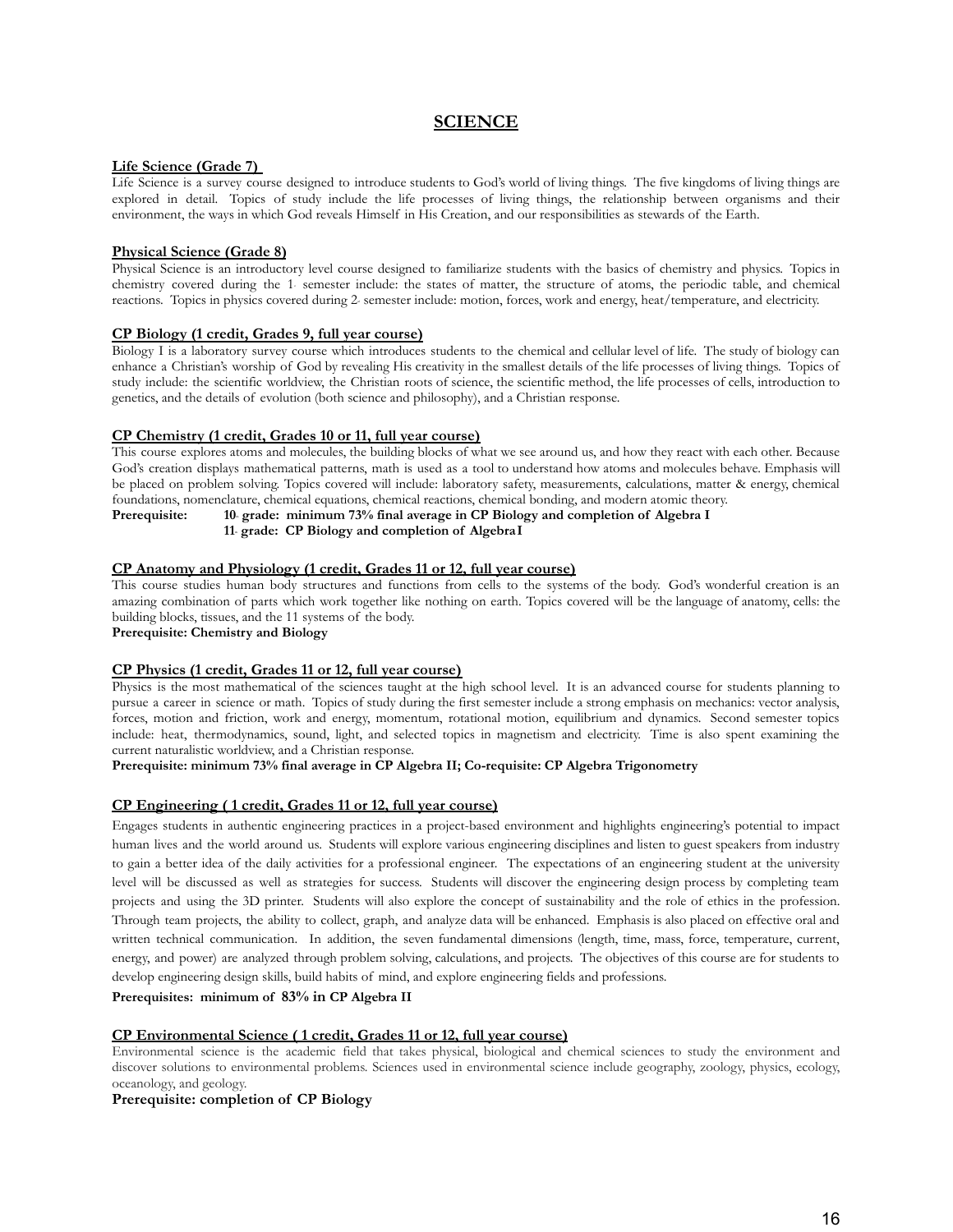#### **CP Human Pathology (1 credit, Grades 11 or 12, full year course)**

Have you ever wondered what really happens when someone has a "heart attack" or a "stroke" or "cancer"? Human pathology is the study of disease in people. Students will learn about a wide array of diseases such as genetic (birth defects), infectious (Covid), neoplastic (cancer), and forensic (trauma). Through an interactive class style, case presentations, lectures, microscopic and dissection labs, students will solve medical mysteries and become familiar with basic disease processes. Guest presentations will introduce students to various healthcare-related careers.

#### **Prerequisite: CP Biology and CP Chemistry. CP Anatomy and Physiology must be a co-requisite at minimum**

**\*\*Parent/guardian permission required\*\* due to the subject content which will include causes of death (such as** cancer, heart attack, stroke) and infectious diseases (such as sexually transmitted diseases), etc. Many of these **topics can be disturbing, but the presentations and discussions will be factual, not graphic.**

#### **AP Biology (1 credit, Grades 10, 11 or 12)**

AP Biology is an advanced course for students who have a strong interest in studying **ANY** field of science in college. It is a great preparation course for college even if you do not intend on taking the AP exam. If you want to take the AP exam and you do well, you may be able to skip Biology completely in college (depending on the school requirements and your AP exam score). AP Biology reviews what was taught in CP Biology and then continues to dive deeper into genetics, ecology, microbiology, cell communication, plant physiology, biotechnology, gene expression and regulation, pathology and more! The two main goals for AP Biology are to help students develop a conceptual framework for modern biology and an appreciation of science as a process. Essential to this conceptual understanding are a grasp of science as a process rather than as an accumulation of facts; personal experience in scientific inquiry; recognition of unifying themes that integrate the major topic of biology; and application of biological knowledge and critical thinking to environmental and social concerns. We will also explore many different careers and specific jobs that have Biology as a background science via zoom interviews.

**Prerequisite: minimum 83% final average in CP Biology, completion of CP Chemistry recommended but not required**

#### **CHS Chemistry (1 credit, Grades 11 or 12, full year course)**

This course is free (included in ECA tuition) for students with a final cumulative grade of at least an 80%, \$150 for a **79%-70%, and \$300 for a 69% or lower.** This course is an advanced course for students who have a strong interest in the study of Chemistry. This is a College in High School (CHS) class, offered through the University of Pittsburgh. Successful completion of this course will earn 4 college credits for General Chemistry I (CHEM 0110) which is the first half of a two term introduction to general chemistry. Topics covered include stoichiometry, atomic and molecular structure, and states of matter. Problem solving and laboratory experiences are a functional part of this course. All required laboratory experiments will take place on the campus of the University of Pittsburgh.

**Prerequisite: minimum 83% final average in CP Chemistry and completion of CP Algebra II**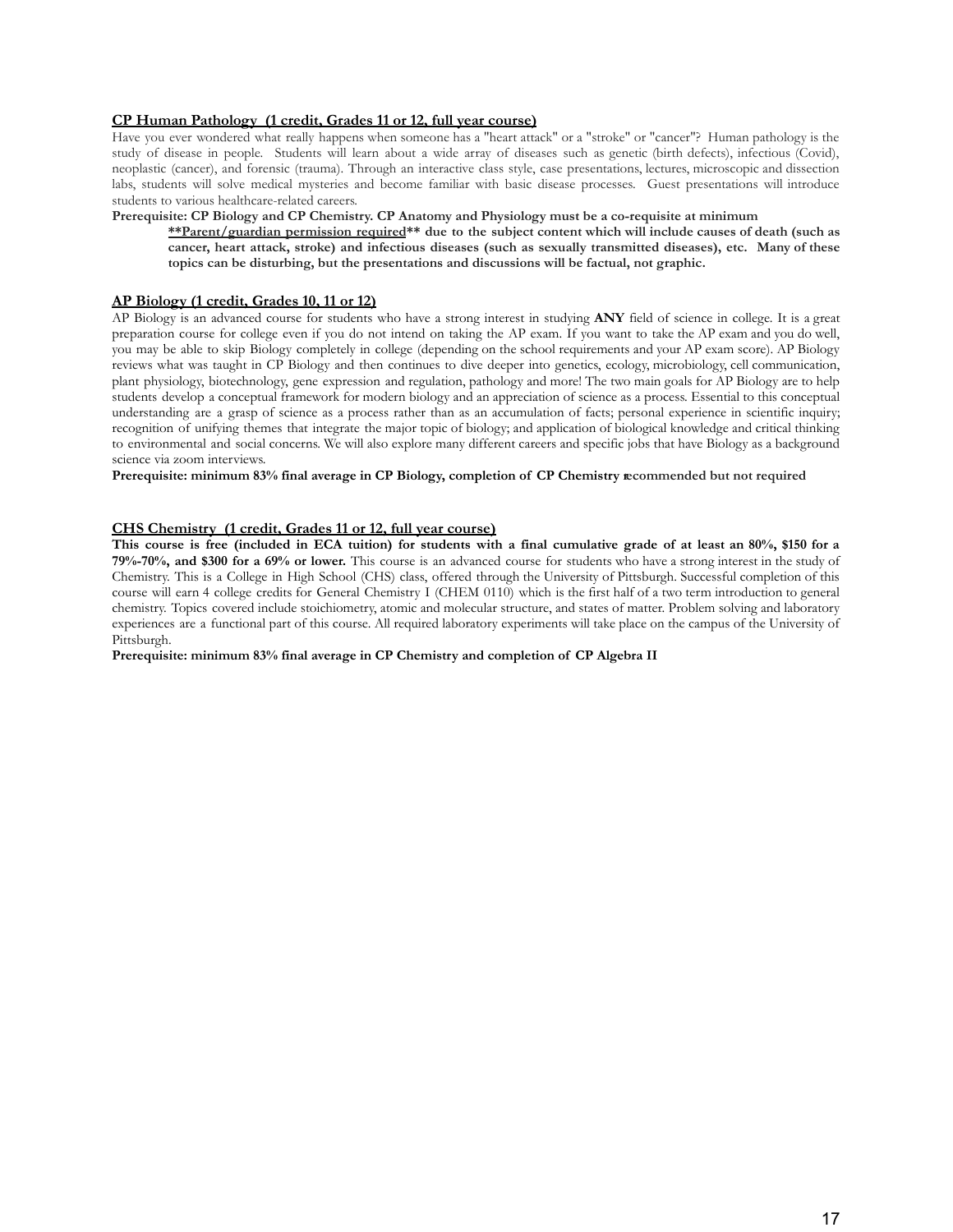#### *FOREIGN LANGUAGES*

**\*Please note that our long standing Spanish curriculum is fully accepted at the college level and meets admission requirements. Colleges and Universities may vary with their acceptance policies in regards to considering ASL as a foreign language course. Please research policies and contact admission departments at colleges of interest to ensure acceptance when making decisions.**

#### **American Sign Language (ASL) Department**

#### **CP ASL 1 (1 credit, full year course available during 9-12th grades)**

**This course is a practical introduction to sign language in which students will learn to sign the manual alphabet, numbers, functional words, and topics. It will also provide practical instruction on how to interact with people in the Deaf Community; specifically how to bridge communication gaps. Students will gain a basic understanding of Deaf Culture. No previous experience with sign language is required. Prerequisite: none**

#### **CP ASL 2 (1 credit, full year course available during 10-12th grades)**

This course will build on the skills and vocabulary from ASL 1 and take students to the next level of conversation using correct ASL grammar. Students will learn and practice signing correct ASL order as well as learn to gloss sentences in ASL. Students will continue to learn more about Deaf culture and will be expected to complete one community based project in which they will immerse themselves in a Deaf environment/event such as a WSPD sports event. **Prerequisite: CP ASL 1**

|                                           | 7th                    | 8 <sup>th</sup>                                         | 9th                   | 10 <sub>th</sub>       | 11 <sub>th</sub>                                                                              | 12 <sup>th</sup>                   |
|-------------------------------------------|------------------------|---------------------------------------------------------|-----------------------|------------------------|-----------------------------------------------------------------------------------------------|------------------------------------|
| College in<br><b>High School</b><br>Track | $7th$ grade<br>Spanish | $8th$ grade<br>Spanish<br>(year long)                   | CP<br>Spanish         | CP<br>Spanish III      | <b>CP</b> Spanish IV                                                                          | <b>CHS</b><br>Spanish              |
| <b>College Prep</b><br>Track              | $7th$ grade<br>Spanish | $8th$ grade<br>Spanish<br>(semester<br>or year<br>long) | $\bf CP$<br>Spanish I | $\bf CP$<br>Spanish II | CP Spanish III<br>(ECA optional, but<br>may be required<br>depending on college<br>of choice) | <b>CP</b> Spanish IV<br>(optional) |

#### **Spanish Department**

**\* To ensure language success, students who are new to Eden may be required to take a Spanish placement test before registering for a course.**

#### **7th grade Spanish (Grade 7, semester course opposite of Health)**

This middle school course to the Spanish language will focus on sparking the interest of the student, generating appreciation for the language, and exploring the foundation of the Hispanic culture. Students will be introduced to the most basic and practical grammatical structures and vocabulary themes through our *Realidades A/B* textbook and accompanying resources. The instructor will also utilize basic-level authentic resources in the target language to facilitate language exposure. Cultural focus is on the United States, Mexico, the Caribbean, and Central America. As with all courses in the department, students will be frequently exposed to biblical application in the culture and structure of the target language. Upon completion of the course, students will be prepared to continue the Spanish track successfully to 8- grade Spanish.

**Prerequisite: none**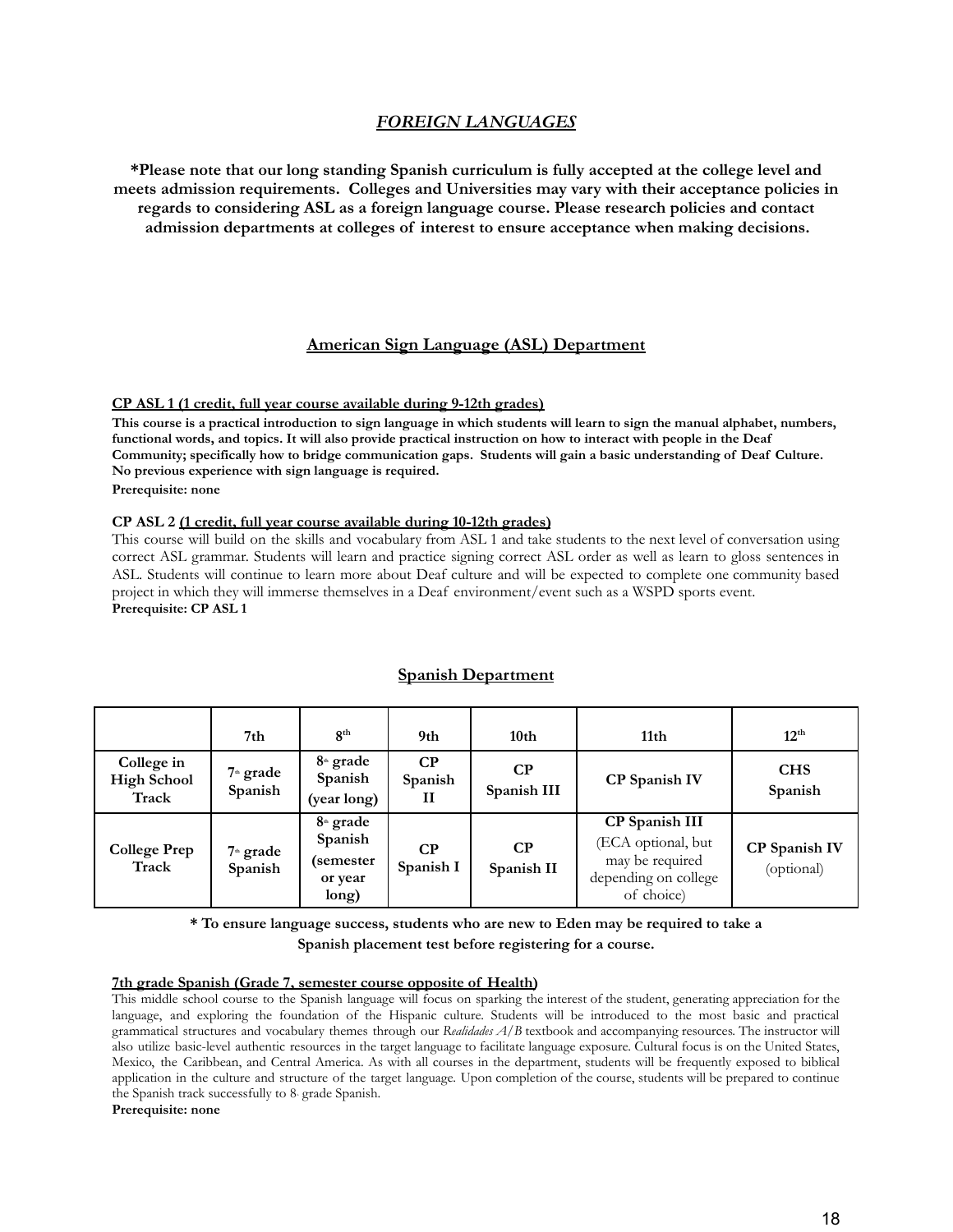#### **Introduction to Spanish 8 (Grade 8, semester course offered opposite study hall)**

Placement in this course is based upon student interest, prior knowledge of the language, and teacher recommendation.

#### **8th grade Spanish (1 credit, Grade 8, full year course)**

This mid-beginner course is designed to continue the preparation of the student in the target language. As cultural focus switches to Spain and South America, students continue to learn in the context of authentic materials and relevant, real-world topics. *Auténtico I* take a more in-depth path through the foundational grammatical aspects of Spanish, as well as vocabulary units that reflect their daily lives. The instructor will focus further on guiding students in the skill sets that develop the ability to speak, read, write, and understand the language. This course continues to utilize basic-level authentic resources in the target language to facilitate language exposure. As with all courses in the department, students will be frequently exposed to biblical application in the culture and structure of the target language. Upon successful completion of the course (90%-A), students will be prepared to continue the Spanish track successfully to College-preparatory Spanish II. If students do not meet the criteria, they may move onto to College-preparatory Spanish I. **Prerequisite: none**

#### **CP Spanish I (1 credit, Grades 9, 10, 11 or 12 full year course)**

This upper-beginner course is designed to prepare the student in the target language. CP Spanish I is an excellent option for new Spanish students to Eden or students who need further reinforcement after the 8 grade Spanish course. The course follows the curriculum and goals of *Auténtico I*, but at a more advanced pace, and with more challenging authentic resources than our 8 grade course. Speaking, writing, reading, and oral comprehension tasks are also more challenging. As cultural focus switches to Spain and South America, students continue to learn in the context of authentic materials and relevant, real-world topics. As with all courses in the department, students will be frequently exposed to biblical application in the culture and structure of the target language. Upon successful completion of the course, students will be able to listen to, write, read, and speak Spanish at a very basic level. They will be prepared to continue the Spanish track successfully to College-preparatory Spanish II. **Prerequisite: none**

#### **CP Spanish II (1 credit, Grades 9, 10, 11 or 12, full year course)**

College-preparatory Spanish II is a mid-intermediate level course that expands the skill- set of the student to include more comprehensive grammar, vocabulary, and communication techniques. The learner now begins to have more realms to practice their skills and put all of the pieces together. The Spanish II instructor begins to guide students toward the possibility of continuing on the track to the advanced level courses, and helps students to explore the possible, practical uses of the language in their futures. Students utilize the *Auténtico II* text, videos, audio series, and various guided practices, as well as intermediate authentic sources. Spanish is used much more in the classroom by both the instructor and students, and reading and writing tasks are reflective of the more advanced grammar topics and vocabulary themes that students explore. Culture focus is on Mexico, the United States, the Caribbean, and Central America. Upon successful completion of the course, students will be able to communicate at a low- intermediate level with peers and teachers and understand a higher level of spoken Spanish. As with all courses in the department, students will be frequently exposed to biblical application in the culture and structure of the target language.

**Prerequisite:** 9 grade: minimum 90% final average in year long Spanish 8 **10th grade: minimum 73% final average in CP Spanish I 11<sup>t</sup> or 12th grade: minimum 70% final average in CP Spanish I**

#### **CP Spanish III (1 credit, Grades 10, 11 or 12, full year course)**

This high-intermediate level course begins our preparatory format for the AP Spanish Language class, by utilizing a heavily theme-based approach to current event issues, common social and spiritual topics, and in-depth cultural studies. Students should expect that many aspects of the course content will be introduced, discussed, and assessed completely in the target language. Spanish begins to be used in the classroom almost always by the instructor and 3-4 days a week by the students. Grammatical structures are more advanced, and students begin to learn to synthesize the written and spoken elements of the language with the culture. Cultural focus is on Spain and South America. The *Auténtico III* text, audio resources, video series, and practice guides are the main resources for the course. However, extra sources and authentic pieces are used weekly in a "lab" context and, often times, as part of homework and project assignments. Students must be self-motivated to excel in the language and participate at a higher level. As with all courses in the department, students will be frequently exposed to biblical application in the culture and structure of the target language. Students must have their own Spanish-English dictionary.<br>**Prerequisite:** 10 grade: minimum 83% final ave

- **Prerequisite: 10th grade: minimum 83% final average in CP Spanish II**
- **11th grade: minimum 73% final average in CP Spanish II**
- **12th grade: minimum 73% final average in CP Spanish II**

#### **CP Spanish IV (1 credit, Grades 11 or 12, full year course)**

College-Preparatory Spanish IV is a low-advanced level course that is designed to prepare students for authentic communication, further study in the university level, and success in the CHS Spanish Language course. Students registered for CP Spanish IV should be self-motivated and eager to improve their speaking, reading, writing, and comprehension skills daily and almost entirely in Spanish. By the end of the course, students are able to speak entirely in Spanish, and can be well-understood by peers, the instructor, and native speakers. This course reviews and then incorporates all grammatical issues in the Spanish language with in-depth, topical vocabulary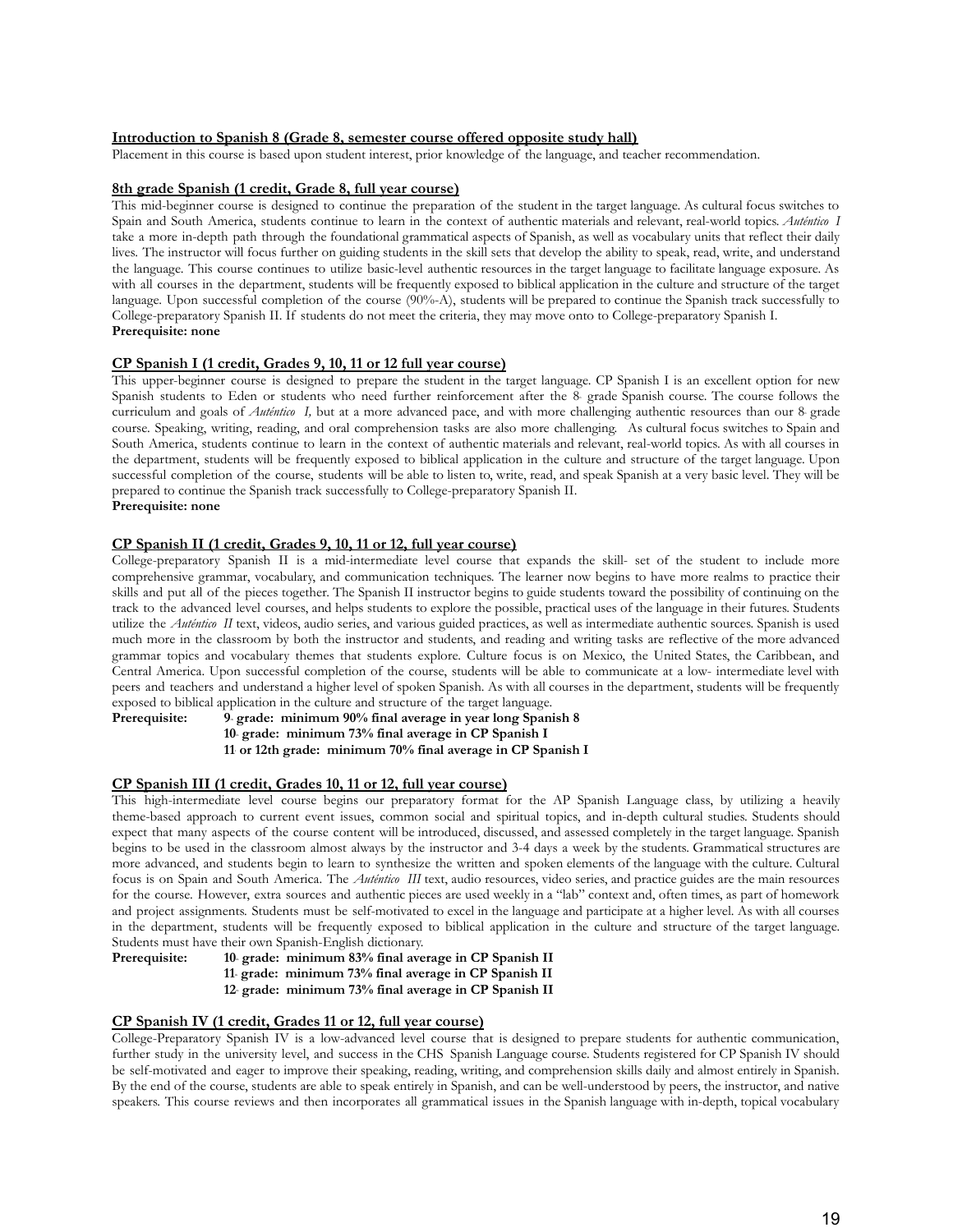themes and study of the Hispanic culture. Students are evaluated heavily on participation in the target language and appropriate fluidity, regionalisms, and register. CP Spanish IV involves historic, political, and socio-economic surveys of the Spanish-speaking countries, history, and literary works of the language. As with all courses in the department, students will be frequently exposed to biblical application in the culture and structure of the target language. This course will finish the *Auténtico III* text, as well as utilize the *Abriendo Paso* reading text, and many other authentic resources. Authentic labs will take place one or twice per week. Students must have their own Spanish-English dictionary.<br>Prerequisite: 11 grade: minimum

#### **Prerequisite: 11th grade: minimum 83% final average in CP Spanish III 12th grade: minimum 73% final average in CP Spanish III**

#### **CHS Spanish ( 1 credit, Grade 12 full year course)**

\*This course is free (included in ECA tuition) for students with a final cumulative grade of at least an 80%, \$150 for a **79%-70%, and \$300 for a 69% or lower. Price is subject to change based on the annual tuition rate at Duquesne University.**

Students in College in High School Spanish, offered through Duquesne University, will acquire and master advanced vocabulary, thematic concepts, cultural concepts, grammar skills, listening and speaking skills, and real-life applications of the language. Students will be able to express original spoken and written ideas in the target language, as well as debate, respond to, and critique the ideas and compositions of others in the target language. The *En contacto* college-level text, audio resources, video series, and practice guides are the main resources for the course. Students will be exposed to and understand various expressions of the language, including: newscasts, literary works, songs, podcasts, videos, articles, stories, websites, and books. Students will continue to learn and appreciate the heritage of the Spanish language, its impact on our society, the world, and their individual future goals and plans.

**Prerequisite: 11 & 12th grade: min 93% final avg in CP Spanish III or 75% min final avg in CP Spanish IV**

#### **BIBLE**

#### **7th Grade Biblical Studies (The Life of Christ includes "Character Studies", year long course)**

This course is designed to provide a comprehensive study of the life of Christ. Students will explore Jesus' life through an in-depth 26 study of the gospels of Matthew, Mark, Luke, and John. Emphasis will be on the application of Jesus' teachings in students' lives. Topics covered will include: background information about the gospel writers, Jesus' relationship with the disciples, the deity of Christ, and Jesus' death and resurrection

#### **8th Grade Biblical Studies (The Book of Acts, year long course)**

This course is designed to teach principles of Christian living from the example of the early church as recorded in Acts. Emphasis will be on the application of the example set by the apostles for students. Topics covered will include: the start of the Church, the conversion of Saul, the spread of the Gospel throughout the known world, and challenges of the early Church.

#### **9th Grade Biblical Studies (1 credit, year long course, Old Testament: Law and Prophets)**

This course is designed to give students an overview of each of the 39 books in the Old Testament. Emphasis will be on the application of Old Testament truths in students' lives. Topics covered will include: the thread of Christ throughout the Old Testament, the implications of being created in God's image, the consequences of sin, and the qualities of godly character and leadership.

#### **10th Grade Biblical Studies (1 credit, year long course, New Testament Survey)**

This course is designed to give students an overview of each of the 27 books in the New Testament. Emphasis will be on the application of New Testament truths in students' lives. Topics covered will include: the kingdom of God, salvation through Christ alone, grace versus works, and future judgment and reward.

#### **11th Grade Leadership Studies (1 credit, year long course)**

This course focuses on three major areas in the field of leadership, specifically self-leadership, servant leadership, and group leadership. The course begins with a personal discovery and self-evaluation by looking at Scripture to learn about ourselves and how we are uniquely created and shaped by God. As we "look in the mirror," we hope to uncover a knowledge of our individual gifts, passions, personalities and experiences to see how God might use them for the furtherance of His kingdom and just maybe to help chart a path forward after high school. Once we have uncovered our S.H.A.P.E., we will then focus on personal growth. By following scripture and incorporating proven, daily habits into our lives, we will have a roadmap, or a step-by-step guide, to get us from where we are now to where God wants us to be in the future. As we experience personal growth, our capacity to serve Christ and others will increase. A significant part of this course seeks to evaluate the character qualities and specific practices of servant leaders and compares them to the model set forth by Jesus Himself as well as other Biblical characters, including Nehemiah and Esther. We will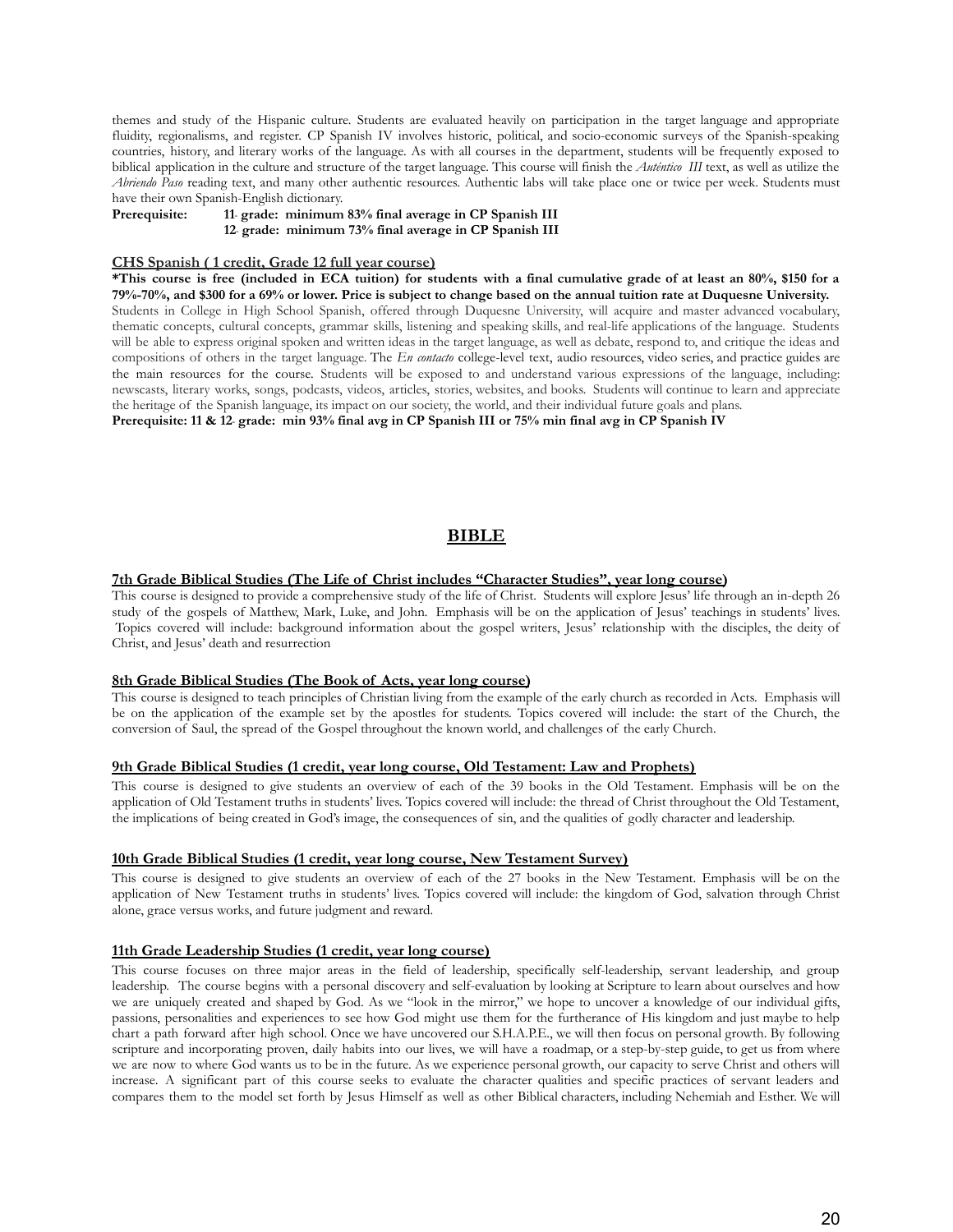conclude the year by looking at group leadership dynamics. Whether it is a group project, an athletic team, or a group of friends, getting people to move toward a common goal can be a daunting task. Developing these skills will enable students to be more effective in their relationships as they seek to serve others. During the course, the students will also be engaging in the LeaderShip Project, a requirement for graduation from ECA. Throughout this comprehensive project, the students will be required to invest a minimum of twenty-five hours pursuing one of the two distinct pathways - either the Community Service Pathway or the Career Exploration and Internship Pathway. In this project they will function as the principle leader to accomplish a series of specific objectives. They will be guided by a mentor throughout the entire process. The project will culminate in both a research/reflection paper and an oral presentation.

#### **12th Grade Biblical Studies (1 credit, year long course, Spiritual Studies in Scripture/Christ in Culture)**

This course is designed to instill within the student the foundations of the Christian faith in a smuch as it prepares them for life after graduation. This course is designed for students for the study of the theological method, revelation, inspiration and canon of Scripture, God's existence and attributes, Trinity, creation and providence, human nature, original sin, the person and work of Christ, conversion, justification, sanctification, the work of the Holy Spirit, the nature and mission of the church, and eschatology. This course will challenge students' theological and philosophical presuppositions while guiding them in their transformation of thought which will lead to transformation of motive and action. The goal of this class is to bring theology from the lofty heights from which it originated down to this world, this society, this community in which these students find themselves. The course is designed to stimulate thought not only of theology, but also of culture. This course will foster the Christian worldview within each student in preparation for their eventual engagement in this pluralistic society. The course also comprehensively studies Biblical servant leadership. Leadership is taught through images that represent leadership truths. The primary resource is the "Habitudes" curriculum developed by Dr. Tim Elmore. Seniors also serve as small group leaders which meet monthly in lieu of all campus chapel..

#### **COMPUTERS/BUSINESS/TECHNOLOGY**

#### **Middle School Coding (semester, Grades 7-8, typically opposite of PE)**

We live in a world surrounded by technology, and whatever career path you enter, your ability to succeed will increasingly hinge upon understanding how technology works. With an emphasis on real-world skills, computer coding connects students to training that is conducive for future success. In this course students progress through tutorials via Itch Learning Management System utilizing the Scratch programming language. Students need earbuds/headphones to use daily in class; school issued ipads are used.

#### **CP Coding 101 (0.5 credit, 1 semester, Grades 9 or 10)**

#### *\*\*Previously CP Introduction to Programming, this course has been split into two semester courses.*

This course introduces the concepts of program design, input, and output. Students learn basic programming structures such as if statements, loops, arrays, strings, functions, and graphics to build fun, interactive programs. **Prerequisite: minimum 83% CP Algebra**

#### **CP Coding 102: Java (0.5 credit, 1 semester, Grades 9 or 10)**

This course builds on Coding 101. Students will dig a little deeper into sequence, decision, and iteration, as well as Object-Oriented Programming. Students will develop problem solving skills to design, write, and debug programs using the advanced well-known Java programming language.

**Prerequisite: minimum 83% CP Coding 101**

#### **CP Introduction to Business 1 (0.5 credit, 1 semester, Grades 9 or 10)**

This course provides the student with a base of knowledge for many fundamental business and economic concepts. Topics include: basic economic concepts, the global economy, marketing, business ethics and consumer choices.

#### **CP Introduction to Business 2 (0.5 credit, 1 semester, Grades 9 or 10)**

This course builds on the knowledge base of Introduction to Business 1, though it is not a prerequisite. Topics include: entrepreneurship, business leadership, the impact of technology in business, and personal finance.

#### **CP Business Law (.5 credit, 1 semester, Grades 10, 11 or 12)**

This semester long course is designed to provide students with a foundational understanding of business and personal law. Business Law focuses on topics such as: ethical foundation of laws, constitutional rights, court systems, law of sales, contractual law, consumer protection, agency & employment law, legal forms of business organizations, e-commerce and cyberlaw, borrowing money and paying bills, etc.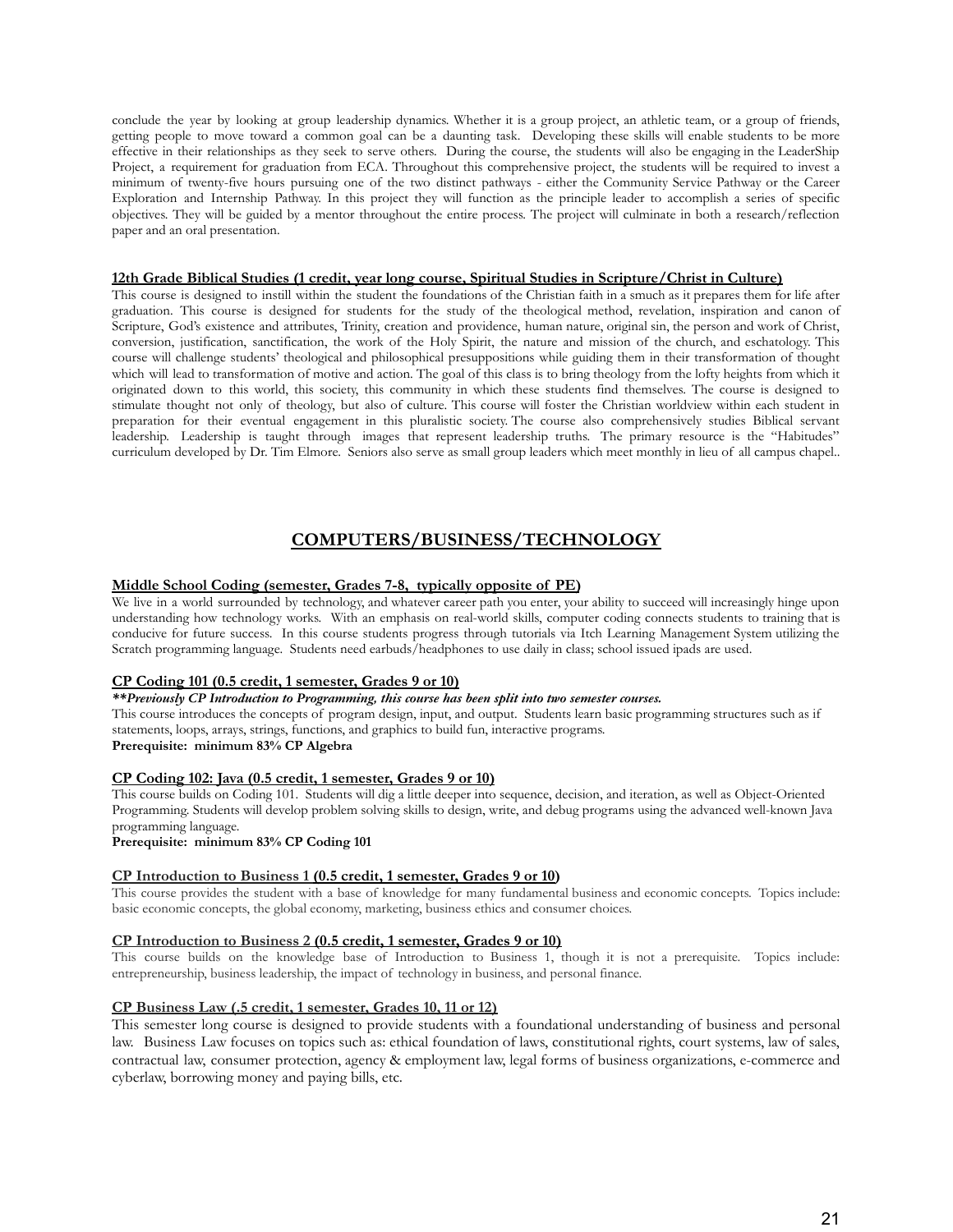#### **CP Marketing & Management (0.5 credit, 1 semester, Grades 11 or 12)**

This course is designed to provide realistic business competencies in a "learning lab"-style environment. A broad spectrum of business/marketing theory and management principles will be covered in course instruction. The primary vehicle for immediately applying these concepts will be demonstrated through the start-up and running of a school-based enterprise. Students will engage in a variety of projects and activities covering all aspects and phases of the SBE

#### **CP Entrepreneurship (0.5 credit, 1 semester, Grades 11 or 12)**

This course will instruct students in all of the steps necessary for taking a start-up business from concept to launch. Topics include: risks and rewards of being an entrepreneur, market analysis, business plan writing, and legal considerations.

#### AP Computer Science A (1 credit, year long course, Grades 10, 11, or 12) \*offered on rotation basis

This course is equivalent to a first-semester, college-level CS1 course in computer science. The course introduces students to computer science with fundamental topics that include problem solving, design strategies and methodologies, organization of data (data structures), approaches to processing data (algorithms), analysis of potential solutions, and the ethical and social implications of computing. The course emphasizes both object-oriented and imperative problem solving and design using the Java programming language. These techniques represent proven approaches for developing solutions that can scale up from small, simple problems to large, complex problems. By the end of the course, students will know how to code fluently in the Java language and how to read and understand large programs consisting of several classes and interacting objects.

#### **Prerequisite: minimum of 83% in CP Coding 101 & 102 courses**

#### **\*\*\*See Social Studies category for description of AP Microeconomics course**

#### **FINE ARTS**

#### Upper School Concert Band (0.5 credit, Grades 7-12, full year course---meets 3 morning TS periods per week)

Upper school band is open to all students who play an instrument as well as any student wishing to learn to play an instrument (with approval of the teacher). The class will focus on learning and preparing musical repertoire from a variety of time periods and styles, as well as furthering individual playing skills through technical exercises. Performance opportunities will include school concerts, festivals, and commencement ceremonies. **Attendance at rehearsals and concerts is required for those who elect this course.**

#### **Upper School Choir (0.5 credits, Grades 7-12, full year course---meets 3 morning TS periods per week)**

This course is open to all students. Members learn musical aspects and vocal production through participation in class activities and practice. Performances will include school concerts, festivals, and commencement ceremonies. **Attendance at rehearsals and concerts is required for those who elect this course.**

#### **7th Grade Art (1 semester, typically opposite of PE)**

This course is an introduction to a variety of mediums with a strong focus on the elements and principles of design and color theory. Students will learn to apply these elements to their artwork and will learn to use value on every drawing in every medium. Students will learn about measurement and scale and its importance to a good work of art. Effort, neatness, following directions, and creativity are key.

#### **8th Grade Art (1 semester, typically opposite of PE)**

This course builds on knowledge of the elements and principles of design and incorporating these into both 2D and 3D works of art. Students learn how to use a grid to break complicated references into more manageable pieces and are introduced to some new mediums and art forms such as mosaics, colored pencil, acrylic and watercolor paints on canvas. The course has a stronger focus on art history and creativity.

#### **Art (01 - typically 9th grade) (0.5 credit, semester course)**

This course uses the foundational elements of principles and design to do a number of in-depth projects which allow for the students creativity. New mediums such as black pencil, pen and ink, and acrylic paint will be introduced and an emphasis will be placed on learning about art styles.

#### **Art (02 - typically 10th grade) (0.5 credit, semester course)**

Art styles and art history will be explored in more depth in this course. A variety of mediums will be explored, both 2D and 3D, with a strong focus on the elements and principles of design and color theory. Students will learn to apply these elements to their artwork and will learn to use value on every drawing in every medium. Students will also learn about measurement and scale and its importance to a good work of art, art history, and the different styles of art. Effort, neatness, following directions, and creativity are key.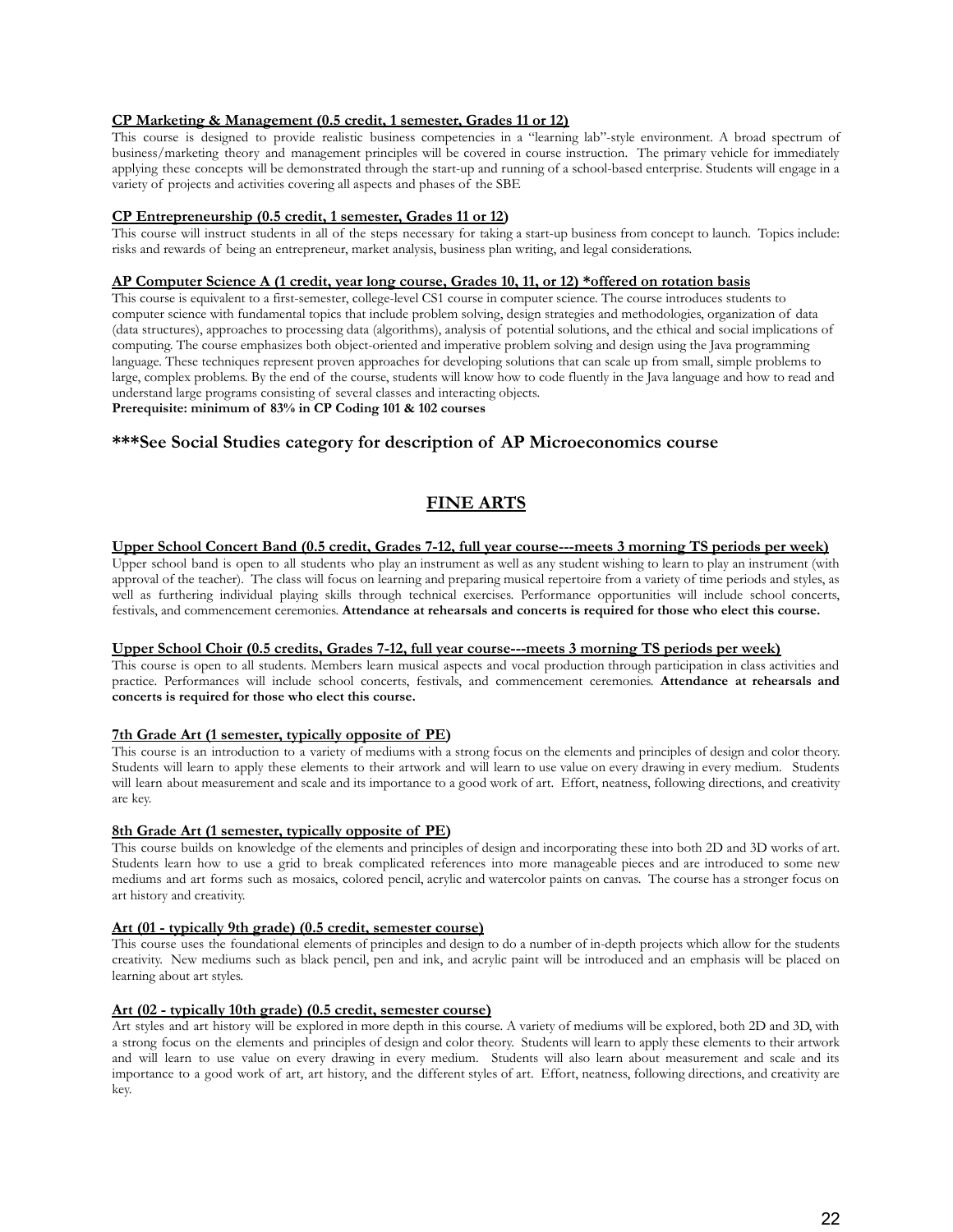#### **Fiber Arts/Crafts (0.5 credit, Grades 11 or 12, semester course)**

This course offers a variety of craft mediums such as crochet, paper mache sculpture jewelry, basket making, found object, and paper marbling. The wide range of crafts and fiber usage is sure to include something that each student will enjoy. The class is structured to allow the opportunity to work with various fibers such as yarn, embroidery floss, rug canvas, cotton muslin and more. This is a hands-on class and allows great opportunities for creativity!

#### **Photography/Photoshop (0.5 credit, Grades 11 or 12, semester course)**

This course requires each participant to buy and use their own digital camera. SD memory card, adn USB cable to use. The class is designed to teach basic skills that can be used regardless of the brand of camera used. Students will have specific projects that they must complete and edit. This course allows the students to use creativity by editing, cropping, and applying many different techniques to achieve a photo that is unique to the photographer. It is the art, application, and practice of using creativity without limitations.

#### **Studio Art: 2D Design (0.5 credit, Grades 11 or 12, semester course)**

This course builds on art terminology and skills developed in Art 1 (traditional Art 9) and Art 2 (traditional Art 10). This course challenges students to increase their art abilities and apply knowledge of perspectives in architectural drawing and painting. It provides a deeper exploration into two-dimensional techniques and emphasis on the development of a student's individual point of view. Using traditional and non-traditional materials students develop innovative experimental approaches to a variety of mediums. **Prerequisite: Completion of 9th(Art 1) or 10th(Art 2) Grade Art preferred**

#### **Studio Art: 3D Design (0.5 credit, Grades 11 or 12, semester course)**

In this studio course, the elements and principles of 3-D design are studied and utilized to create art that exists in three dimensions. Various artists, art styles, and genres will be explored. The sculptural processes of assemblage, carving, and modeling will be used to create artwork based on a theme or concept. The ability to generate original artwork requires basic drawing skills, creative thinking, and artistic exploration of possible approaches. A variety of art mediums will be utilized in this course. Some of the projects include woodburning, plaster sculpting, clay molding and more. This is a hands-on class and allows great opportunities for creativity! **Prerequisite: Completion of 9th(Art 1) or 10th(Art 2) Grade Artplus 2D art are preferred**

#### **AP Art & Design (1 credit, 12th Grade, year long)**

The AP Art and Design course is for seniors who are interested in inquiry-based thinking and project making. Although there is no prerequisite for AP Art and Design, prior experiences learning about and making art and design support student success in AP 2D and 3D Art. This course is designed to be the equivalent of a one-semester, introductory college course in 2-D art and design, 3-D art and design, and drawing, respectively. AP 3-D Art and Design is an introductory college-level course. Students refine and apply skills and ideas they develop throughout the course to produce two-dimensional and three-dimensional art and design. A portfolio will be created demonstrating mastery in concentration and quality. For this portfolio, students will be asked to demonstrate an understanding of 2D and 3D fundamentals, media, and processes including, but not limited to, painting, wood burning, graphic design, encaustic wax painting, sculpture, and batik.

**\*\*Must have formal art instruction background and teacher recommendation for enrollment**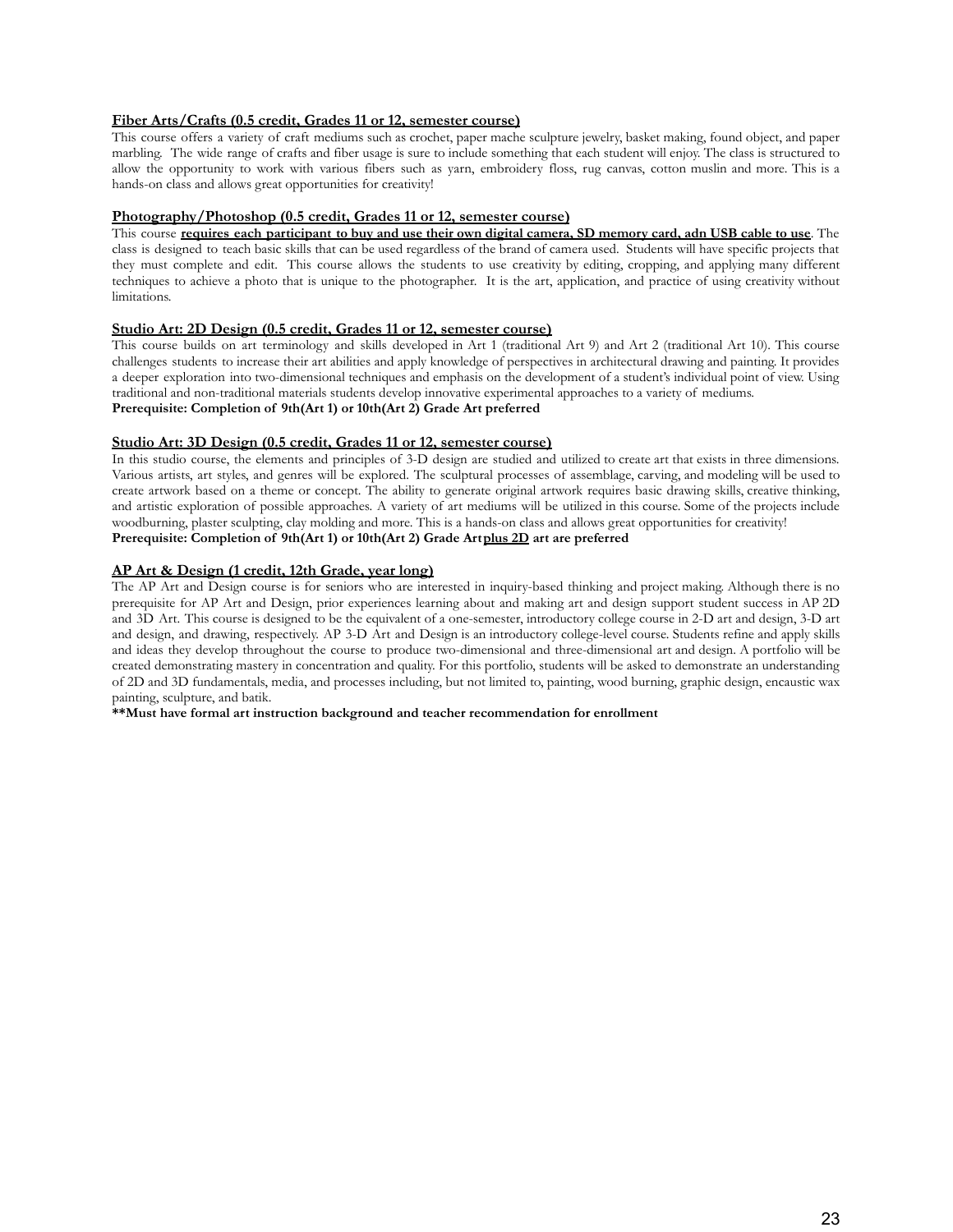#### **Health and Physical Education**

#### **Middle School Health (Grade 7, typically meets opposite semester of Spanish 7)**

This course is gender specific and studies the four components of "Total Health" which are Physical, Mental, Social and Spiritual. Our bodies are a temple and a gift from God which must be understood and taken care of. Topics covered will be the power of influences and choices, human biology, nutrition, fitness & exercise, diseases, success, study skill development, and relationships.

#### **High School Health (0.5 credits, 1st semester-meets asynchronously, Grade 12)**

This course studies the four components of "Total Health" which are Physical, Mental, Social & Spiritual. Topics emphasized will be more on the mental, social & spiritual side of things because physical health was taught in the middle school health class. We will touch briefly on some physical health but will focus on the following: influences on teens, countenance, stress & anxiety, first aid & safety, responsibility, maturity, changing relationships, building spiritual muscles, and reaching your potential. There is no in person instruction for this course offering; textbooks, chapter assignments and written paper are completed independently under supervision of Mr. Good. \*\*If a transfer student successfully completed another semester long high school level health course at their previous school, they DO NOT need to take the ECA course offering for graduation.

#### **Physical Education**

#### **\*\*\*Grades 7-8 meet in person for one semester**

#### **\*\*\*Independent Study PE-0.5 credit year long weekly logs for Grade 9-12**

The primary focus of the physical education program is to demonstrate to the student the importance of maintaining a physically fit body in order to have a body as a living sacrifice, holy and pleasing to God. The curriculum is also designed to demonstrate to the students, using various team sports and individual tasks, different and exciting methods to keep a body physically, spiritually, mentally, and socially fit with the goal of creating intrinsic healthy lifestyle habits that will be a part of the student's entire life. Students in high school ISPE maintain a weekly physical activity log; 35minute exercise done 3xs/week. PE at middle school level is offered during a school day period in person and meets 4 times per week).